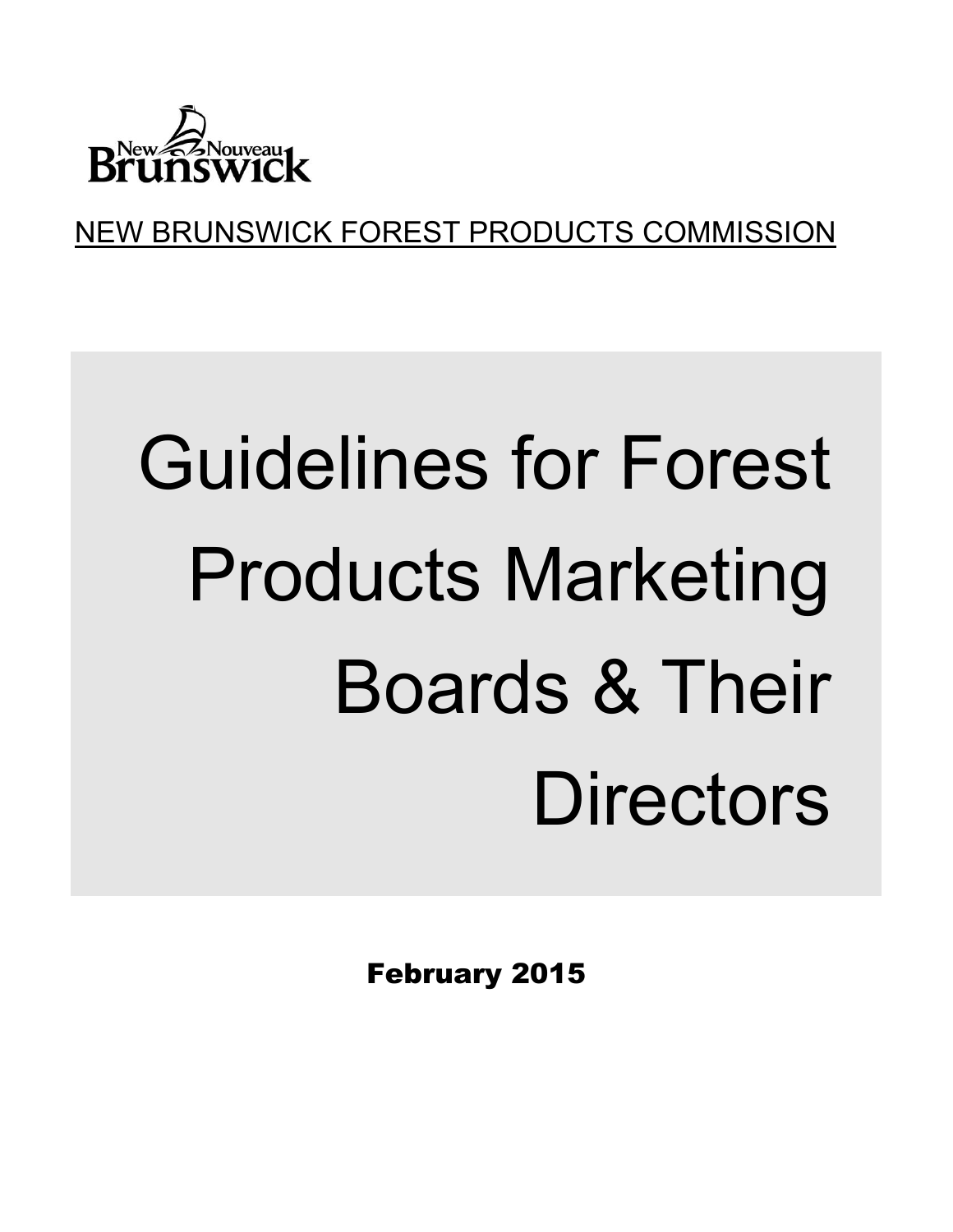**NEW BRUNSWICK FOREST PRODUCTS COMMISSION** 

# Guidelines for Forest Products Marketing Boards & Their Directors

**February 2015**

New Brunswick Forest Products Commission 1350 Regent Street • Suite 215 Core Section Fredericton, NB E3B 5H1 Phone 506.453.2196 • Fax 506.457.4966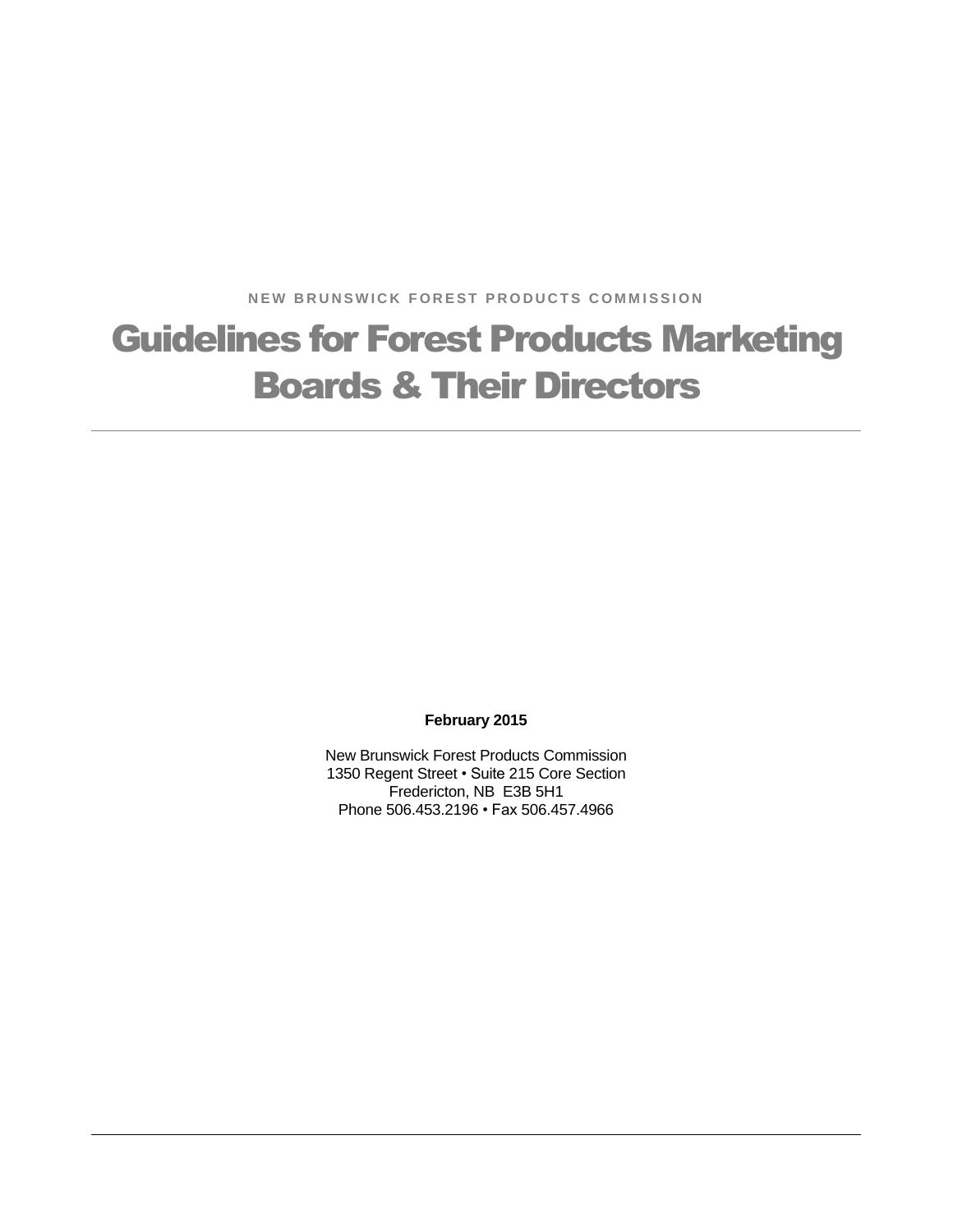#### **Table of Contents**

| <b>1. Forest Products Marketing Boards - The Law 4</b><br>2. The Role of the Board of Directors 11<br>3. Financial Policies and Procedures  14<br>Requirements from Commission Regulations  24<br>Filing Requirements by Order of Commission 25 |
|-------------------------------------------------------------------------------------------------------------------------------------------------------------------------------------------------------------------------------------------------|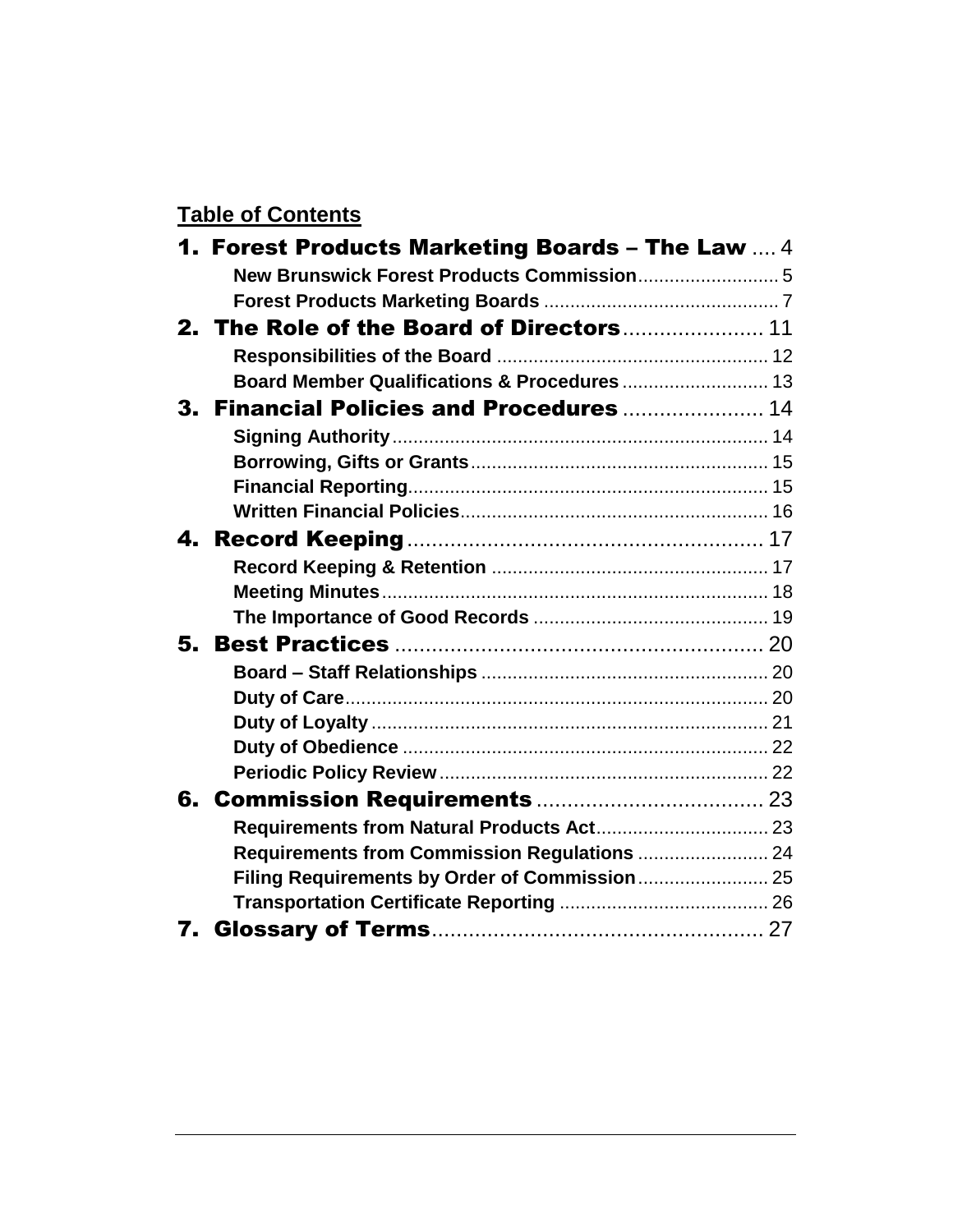### <span id="page-3-0"></span>Forest Products Marketing

### Boards – The Law

orest Products Marketing Boards in New Brunswick are established by the *Natural Products Act*, S.N.B., c. N-1.2. The purpose and intent of the Act, pursuant to section 3 of the Act, is as follows: F

- *3 The purpose and intent of this Act is to provide:*
- *(a) for the promotion, control and regulation within the Province in any or all*  respects of the marketing of farm products over which the legislative *jurisdiction of the Legislature extends, including the prohibition of such marketing in whole or in part,*
- *(b) for the promotion, control and regulation within the Province in any or all*  respects of the production of farm products over which the legislative *jurisdiction of the Legislature extends, including the prohibition in whole or in part,*
- *(c) for the promotion of farm products and for research relating to farm products over which the legislative jurisdiction of the Legislature extends,*
- *(d) for the establishment of standards for farm products,*
- *(e) for the establishment of standards for facilities used for the production, marketing or processing of farm products,*
- *(f) for the establishment of commodity development councils to provide a forum for producers and industry to meet to discuss issues of mutual interest, and*
- (g) *for the development, conservation and management of forestry resources on private woodlots in the Province.*

The *Natural Products Act* also establishes that with respect to farm products of the forest, it only applies to farm products that originate from private woodlots. Private woodlots are defined in the *Forest Products Act, S.N.B., c. 105* as all forest land except (a) forest land owned by the Crown; (b) forest land owned by a person whose principal business is the operation of a wood processing facility, unless the main function of the processing facility is the production of wood chips and biomass at or on the harvest site; and (c) forest land consisting of an aggregate area of at least 100,000 hectares which is owned by the same person or persons.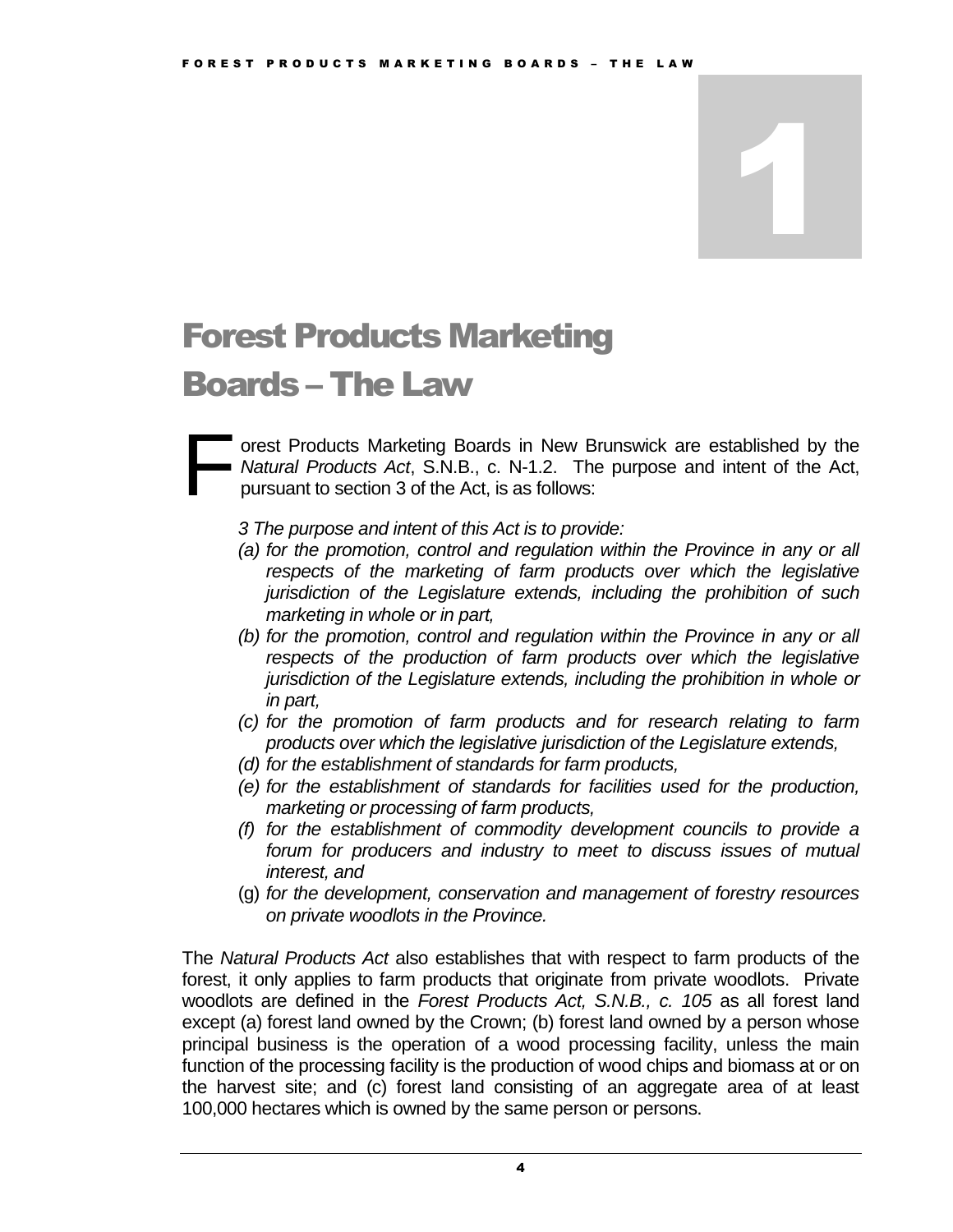The *N.P.A.* also establishes two Commissions, the New Brunswick Farm Products Commission and the New Brunswick Forest Products Commission. When the Act refers to the Commission with respect to farm products of the forest, it refers to the New Brunswick Forest Products Commission. This document will refer specifically to the New Brunswick Forest Products Commission (hereinafter *'Commission'*).

#### <span id="page-4-0"></span>**New Brunswick Forest Products Commission**

The Commission is established as a corporate body in the *Natural Products Act*. The *Forest Products Act* establishes the structure and organization specific to the Forest Products Commission. In the *Forest Products Act*, the Commission is established through appointments by the Lieutenant-Governor in Council (Cabinet) of two members representing the producers, two members representing the forest industries of New Brunswick, two members representing the Department of Natural Resources, and an independent Chair. The act also gives the Minister the authority to appoint a Secretary to the Commission.

The objectives of the Commission are (a) to encourage and facilitate the achievement of expanding markets and equitable prices for both the producer and consumer of purchased primary forest products, and (b) to encourage and facilitate the optimum utilization of private woodlot resources.

Under the *Forest Products Act*, the Commission has the following duties:

- (a) to examine and consider data relevant to the production and sale of purchased primary forest products,
- (b) to facilitate meaningful dialogue between producers and consumers,
- (c) to administer the negotiation process between the Producers Associations and their agents,
- (d) to act as a conciliator when requested in disputes arising between a Producer Association and a consumer of primary forest products,
- (e) to conduct inquiries on the following matters with respect to primary forest products:
	- (i) the cost of production, distribution and transportation;
	- (ii) prices, markets and systems of classification; and
	- (iii) any other matter related to marketing,
- (f) to investigate complaints in relation to the marketing of primary forest products,
- (g) to be informed regarding developments in the harvesting and marketing of primary forest products, and
- (h) to recommend to the Minister the institution of those marketing controls that appear necessary or advisable.

Some of the authority granted to the Commission in the *Forest Products Act* is repetitive of similar authority and powers that are given to the Commission in the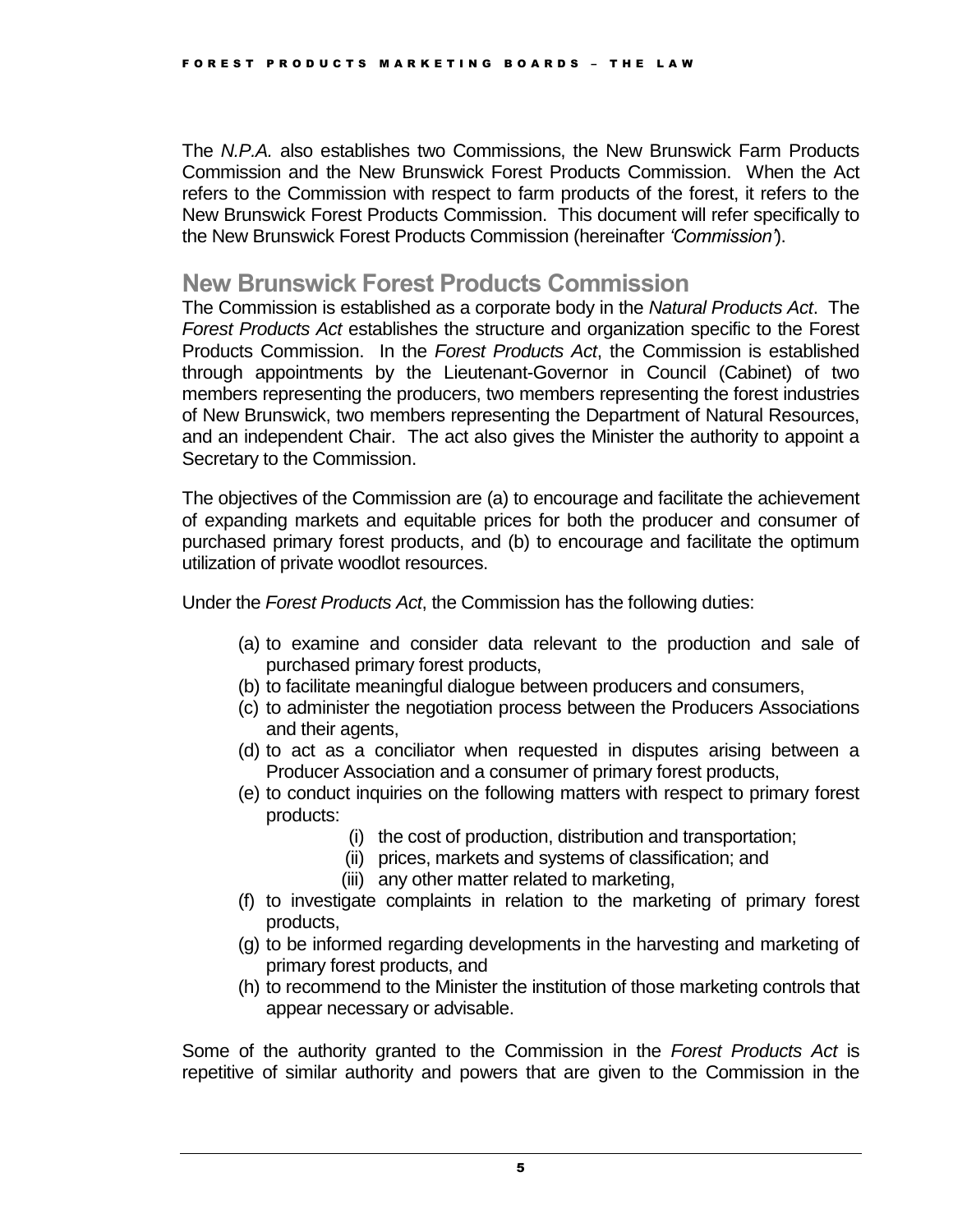*Natural Products Act*. The powers that are granted to the Commission in the *Natural Products Act* are as follows:

- (a) to investigate, arbitrate, adjudicate upon, adjust or otherwise settle any dispute involving producers, agencies, boards, processors, distributors or transporters of farm products;
- (b) to investigate the cost of producing, processing, distributing and transporting any farm product, prices, price spreads, trade practices, methods of financing, management, grading, policies and other matters relating to the marketing or the production and marketing of a farm product;
- (c) to require persons engaged in the marketing or the production and marketing of a farm product, in the promotion of the consumption and use of a farm product, or in research activities pertaining to a farm product to register with the Commission, agency, board, a Crown corporation or another body or person the following information:
	- (i) their names;
	- (ii) their addresses;
	- (iii) the parcel identifier number or numbers assigned by Service New Brunswick to land used for the marketing or the production and marketing of a farm product, for the promotion of the consumption and use of a farm product or for research activities pertaining to a farm product or to land used for the disposal of a farm product;
	- (iv) their occupations; and
	- (v) any other information prescribed by regulation;
- (d) to require persons engaged in the marketing, the production and marketing or the processing of a regulated product to furnish such information relating to the marketing, the production and marketing or the processing of the regulated product, including the completing and filing of reports or returns on a periodic basis or otherwise as the Commission or board determines;
- (e) to require persons engaged in the promotion of the consumption and use of a farm product or in research activities pertaining to a farm product to furnish such information relating to such promotion and activities, including the completing and filing of reports or returns on a periodic basis or otherwise as the Commission or agency determines;
- (f) to require the furnishing of security or proof of financial responsibility by any person engaged in the marketing of a regulated product and to provide for the administration and disposition of all money or securities so furnished;
- (g) to cooperate with a marketing board, local board, commodity board, marketing commission or marketing agency of Canada or of any province in Canada for the purpose of the marketing, the production and marketing or the processing of any regulated product;
- (h) to cooperate with a board, commission or agency of Canada or of any province in Canada for the purpose of promoting the consumption and use of any farm product or the purpose of research activities pertaining to any farm product; and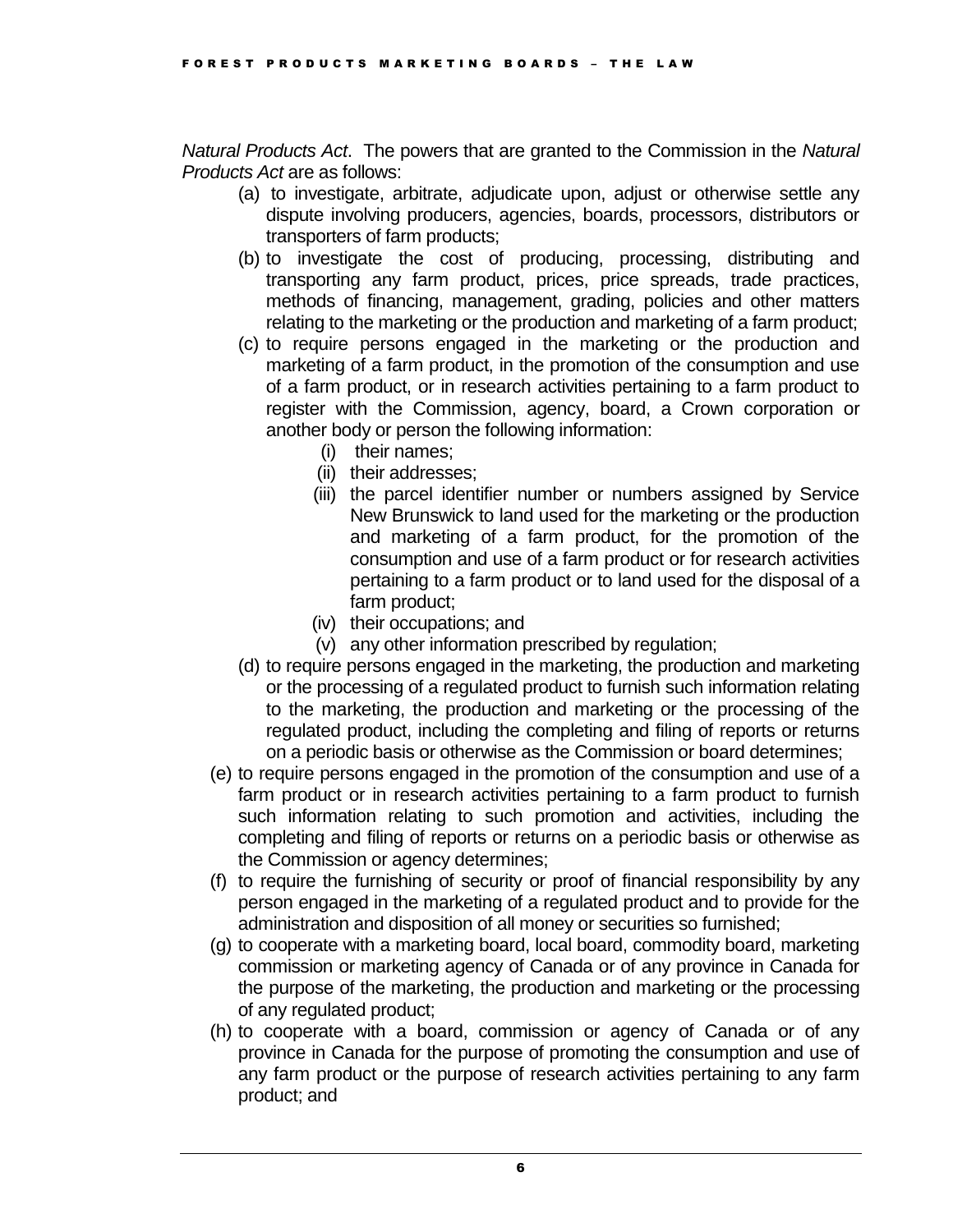(i) to do such acts and make such orders and issue such directions not inconsistent with a plan or the regulations as are necessary to enforce the due observance and carrying out of the provisions of this Act, the regulations or any plan.

The *Natural Products Act* also gives the Commission specific powers of investigation, including the powers conferred upon commissioners under the *Inquiries Act*. The act also gives the Commission the authority to make regulations specific to the constitution and governance of Forest Products Marketing Boards. It also gives the Commission authority to make orders for a variety of functions including the filing of information with the Commission by Boards, the furnishing and/or publication of annual reports of operations and financial statements of the Boards, authorizing Boards to appoint agents, the carrying out of any or all of the powers of a Board by the Commission or by a trustee, or the dissolving of an agency or Board. The Commission may also make orders relating to investigations or related to negotiations, conciliation or arbitration.

As it relates to Forest Products Marketing Boards, one of the most important authorities that is given to the Commission in the *Natural Products Act* is that the Commission has general supervision over all agencies and boards constituted under the Act and shall perform such other duties and functions and exercise such authority prescribed by regulation in order to carry out the purpose and intent of the Act. The Commission may delegate its powers to an agency or board if it considers it necessary and set terms and conditions to the delegation and terminate a delegation at any time. The Commission also has the authority to amend or revoke any order, decision, direction, rule, by-law, resolution or determination of an agency or board and replace it with its own order, decision, direction, rule, by-law, resolution or determination.

The Commission also serves as an appeal body, whereby any person who is aggrieved or dissatisfied with an order, decision, direction or determination of an agency or board can appeal the order, decision, direction or determination to the Commission by process. The Commission will appoint a panel to hear the appeal and make a decision. Decisions of the Commission are appealable to the New Brunswick Court of Appeal.

#### <span id="page-6-0"></span>**Forest Products Marketing Boards**

The Forest Products Marketing Boards are established under the *Natural Products Act*. The process by which a board is established must begin with a request by a group of producers who market a farm product in the Province, or within a specific area of the Province. The Commission shall investigate to determine if the group is fairly representative of the producers who market in the Province or in that specific area. This investigation is typically done through a plebiscite of the producers in the Province or in that specific area. If the investigation shows that the group that has requested is fairly representative of the producers, the Commission may make a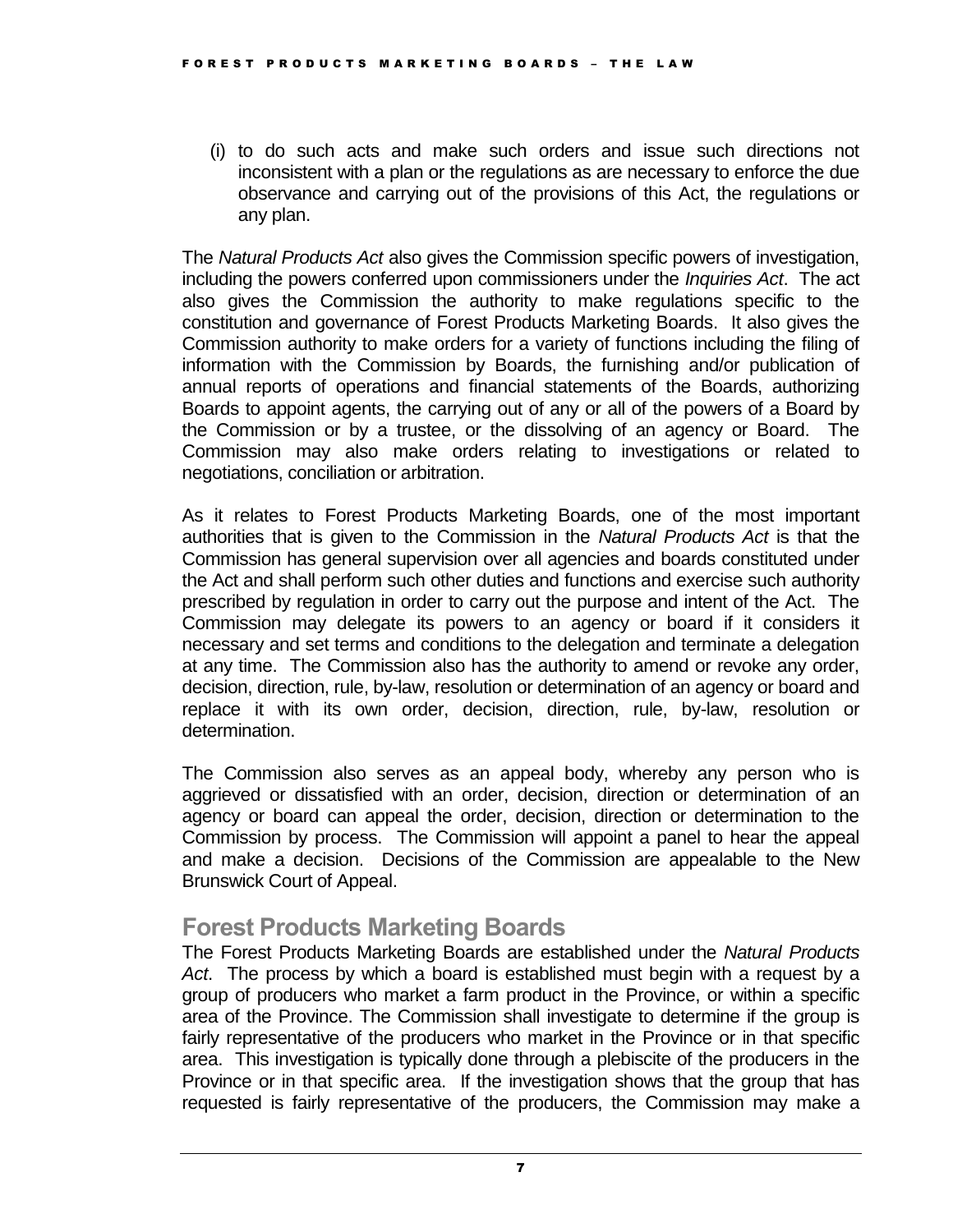recommendation to the Minister that a board be established for the purpose of promotion, control and regulation within the Province or a specific area within the Province of the marketing, production and marketing, promotion of the consumption and use, or research activities of the farm product. In the case of farm products of the forest, the purpose can also include the development, conservation and management of forestry resources on private woodlots in the Province or in that specific area.

The establishment of a board is done by Lieutenant Governor in Council (Cabinet) under the *Natural Products Act* through a plan regulation. The plan regulation includes the following:

- (a) the farm product that is the subject of the plan;
- (b) where a board is established, the purpose or purposes for which the board is established;
- (c) where an agency is established, the purpose or purposes for which the agency is established;
- (d) whether the plan applies to all of the Province or to an area in the Province;
- (e) the powers conferred on, delegated to or vested in the Board under the Act or regulations; and
- (f) the methods by which the operation of the plan is to be financed.

Before 2014, there was a plan established for each of the seven Forest Products Marketing Boards in New Brunswick. In 2014, the seven plan regulations were consolidated into one plan regulation. The regulation is called the *New Brunswick Forest Products Marketing Plan Regulation – Natural Products Act*. In the consolidated plan regulation, the seven Forest Products Marketing Boards are established and each of their regulated areas is defined. The regulated product is defined as primary forest products produced on private woodlots within the Boards' regulated areas.

The plan regulation establishes the powers that are vested in the Forest Products Marketing Boards. The powers vested in the Forest Products Marketing Boards in New Brunswick are:

- (a) to market the regulated product;
- (b) to prohibit the marketing or the production and marketing, in whole or in part, of the regulated product;
- (c) to regulate the time and place at which, and to designate the body by or through which, the regulated product shall be marketed or produced and marketed;
- (d) to require any and all persons before commencing or continuing in the marketing or the production and marketing of the regulated product to register with and obtain licences from the Board;
- (e) to fix and collect periodic licence fees or charges for services rendered by the Board from any and all persons marketing or producing and marketing the regulated product, and for this purpose to classify those persons into groups, and fix the licence fees and charges or either of them payable by the members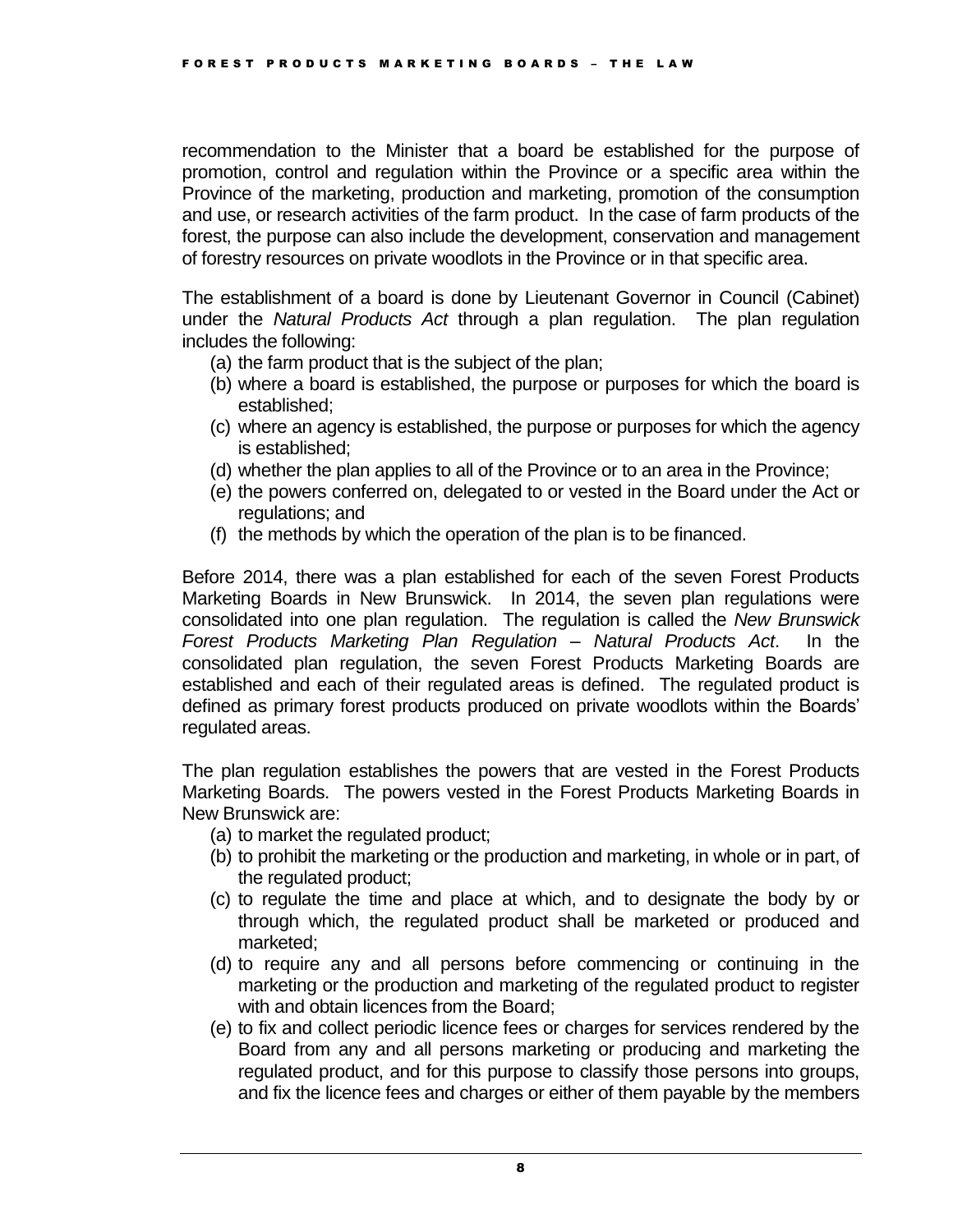of the different groups in different amounts, and to recover any licence fees and charges or either of them in any court of competent jurisdiction;

- (f) to suspend or cancel a licence for violation of any provision of the Act, the Plan, the regulation or any order of the Board and to reinstate a licence that has been suspended or cancelled;
- (g) to require any person who produces the regulated product to offer to sell and to sell the regulated product to or through the Board;
- (h) to prohibit any person from processing, packing or packaging any of the regulated product that has not been sold to, by or through the Board;
- (i) to use, in carrying out the purposes of the Plan and paying the expenses of the Board, any money received by the Board;
- (j) to require any person who receives the regulated product to deduct from the money payable for the regulated product any licence fee or charge referred to in paragraph (e) that is payable to the Board by the person marketing or producing and marketing the regulated product received and to forward that licence fee or charge to the Board or its agent designated for that purpose;
- (k) to implement and administer forest management programs on private woodlots;
- (l) to undertake and assist in the promotion of the consumption and use of the regulated product, the improvement of the quality and variety of the regulated product and the publication of information in relation to the regulated product;
- (m)to undertake or engage other persons to advertise and promote the regulated product;
- (n) to cooperate with any Canadian Board or Provincial Board to regulate the marketing of the regulated product and to act conjointly with the Canadian Board or Provincial Board for those purposes;
- (o) to make the orders that are considered by the Board necessary or advisable to regulate effectively the marketing or the production and marketing of the regulated product or to exercise any power vested in the Board; and
- (p) the powers of a corporation under the Business Corporations Act and, subject to the Act, in the exercise of those powers the members of the Board shall be deemed to be its shareholders and directors.

The Madawaska Forest Products Marketing Board has two additional powers vested in only that board as follows:

- (a) to regulate the manner in which the regulated product may be marketed or produced and marketed; and
- (b) to fix the price or prices, maximum price or prices, or both maximum and minimum prices at which the regulated product, or any grade or class of it, may be bought or sold in the regulated area, and to fix different prices for different parts or areas of the regulated area.

To exercise any of the powers that are vested in a Board, the Board must make orders that describe how the Board is going to exercise the powers. For example, the Forest Products Marketing Boards have Orders in force that specifies the type,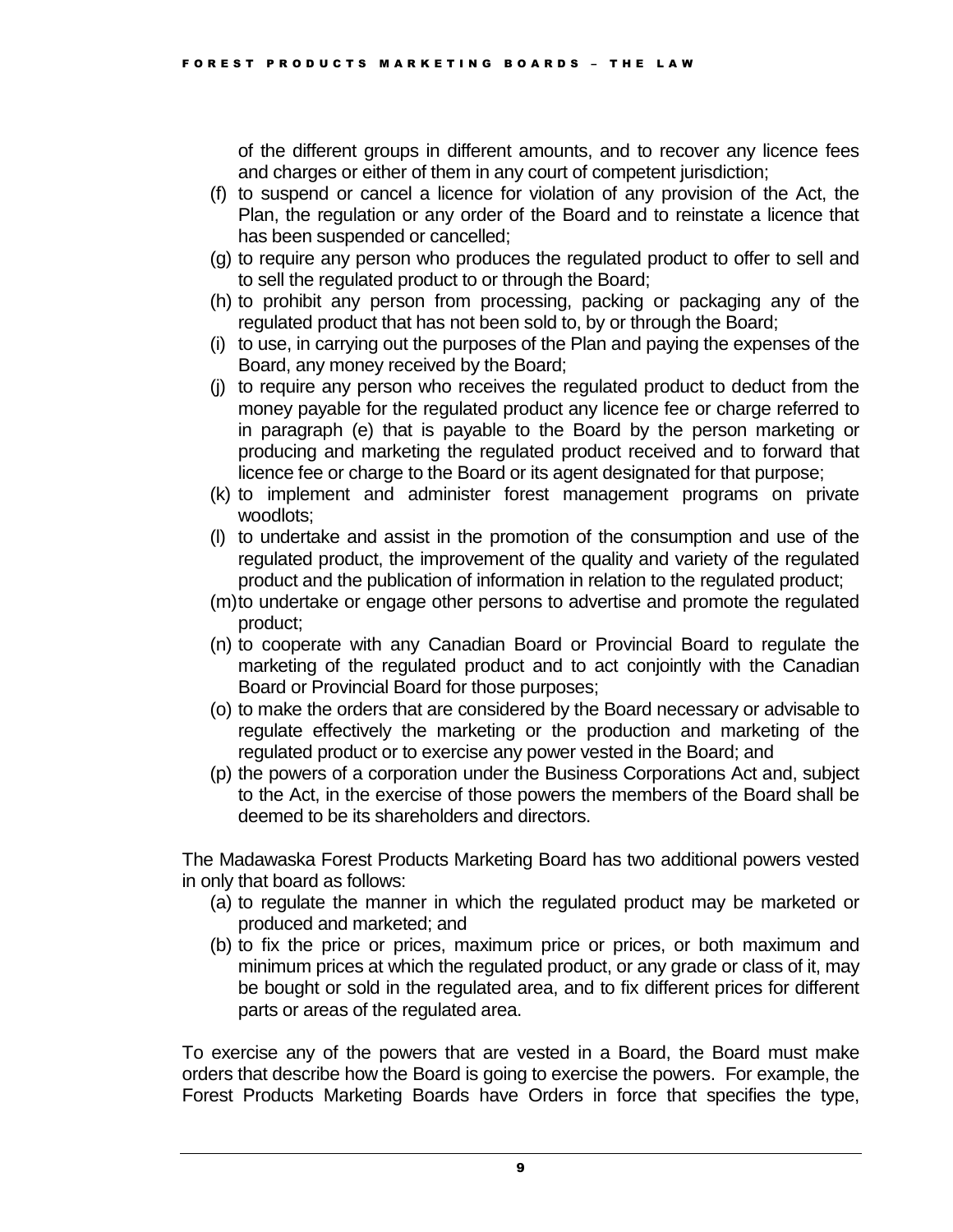amount and method of collection for levies that are applied to all regulated product that is marketed. For Boards that have levies collected for the purpose of forest management (Forest Management Levies), the Boards also have a separate Order in force that specifies the activities that the Forest Management Levies can be used for. Each Board's Administration Levy Order also specifies what the levies can be used for in terms of the cost of operations of the Board.

The Commission makes regulations for each Board to define the makeup of the Board and its governance model. There is a regulation established by the Commission for each Forest Products Marketing Board. The Boards in New Brunswick have Districts defined in their regulations. Each District is assigned specific numbers of members (directors) as representatives on the Board. The Board regulations specify the qualifications and the term of office of directors, as well as the election process that is to be used by the Boards to elect their directors. The regulation also specifies the requirements for annual meetings of the Boards and the governance bylaws of the Boards.

To summarize, Boards are regulatory bodies by legislation. The purpose and intent of the Forest Products Marketing Boards is to promote, control and regulate the production, marketing and consumption of primary forest products as well as the development, conservation and management of forestry resources on private woodlots within their regulated areas. The following diagram illustrates the framework that is created through the legislation.

Figure 1 - Illustration of the Forest Products Marketing Board framework created through the legislation.

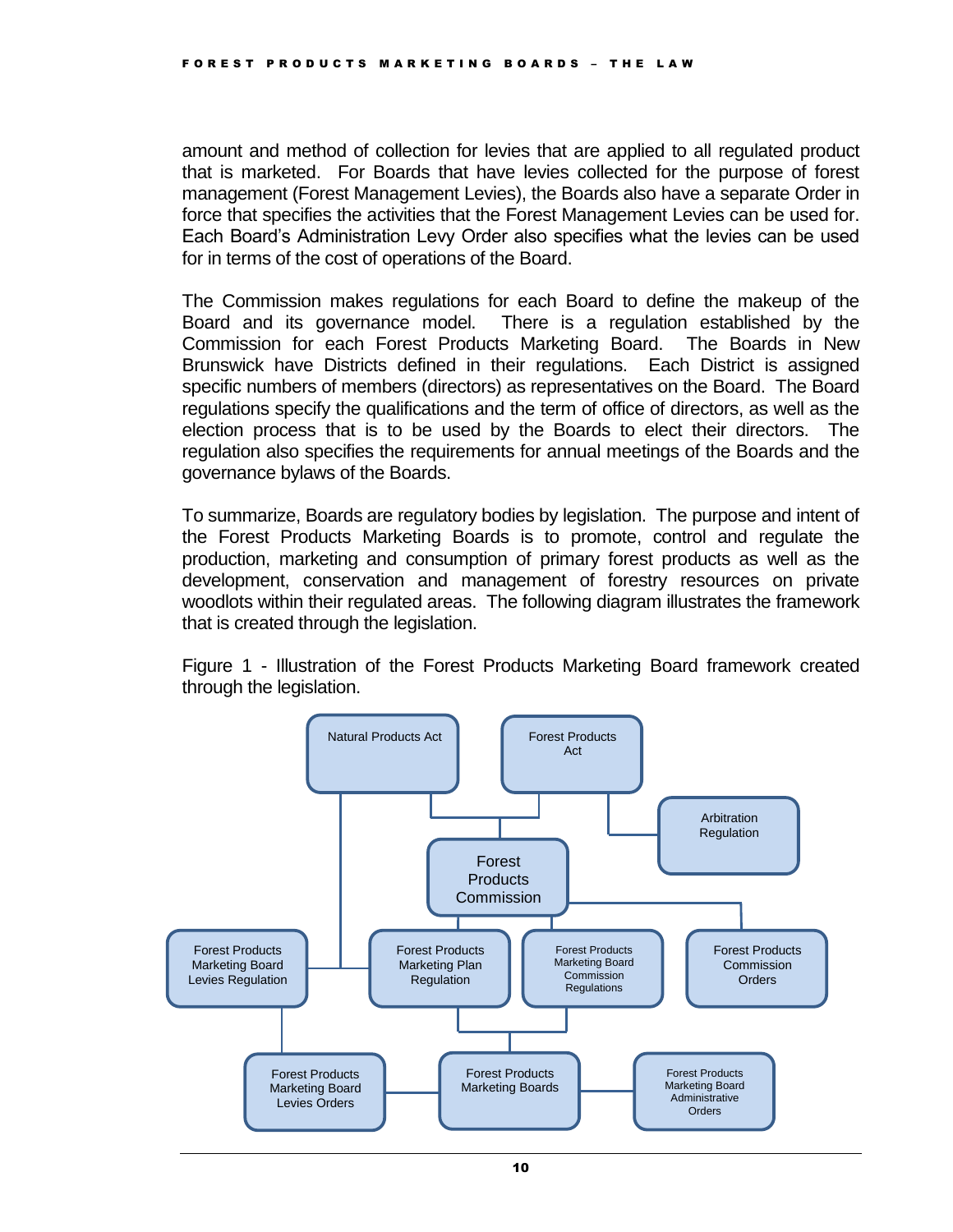### <span id="page-10-0"></span>The Role of the Board of Directors

oards of directors are groups of representatives brought together to fulfill a social, economic and development role. However, the main function of a Board of Directors is to manage the affairs of the organization. In the case of Forest Products Marketing Boards, the members are elected by a democratic process that is established within the Board regulation. B

One of the most important functions of Board members is to select the operating head of the organization. The operating head of the organization is generally given a title of Chief Executive Officer (CEO) or General Manager (GM). A Board should rely on its CEO or GM of the organization to bring advice and reports so that the Board can go into action as an independent body, exercising full and prompt control. Board members should never enter directly into the management role and duties. The Board can judge programs or plans, but should never get directly involved into their formulation. The Board can make recommendations on all phases of the organization's activities and because the members of most Boards have diverse backgrounds, these recommendations can be of great value. It is important that there is a good understanding between the Board and management so that the rejection of certain recommendations does not bring on any form of embarrassment on the part of any individual concerned.

A key point in effective Board / management relations is that the Board should judge, but not manage. Management should be called upon to give justification to the Board for important plans or key decisions. The Board's judgment needs to be competent, sympathetic and rigorous. This type of effective interaction between a Board and management should put any manager at a decided advantage to those who do not use their Board effectively.

It should always be clear between Board and management that nothing goes before the Board except the recommendations, plans and reports of management, whether it is initiated by management or in response to the initiation of the Board. The manager is responsible to the Board for the actions of his or her staff. The Board should never enter into direct relations with the non-management staff.

The Board does not have any authority between Board meetings unless through a committee that has been established by the Board, and then only when a committee has been provided with a clear terms of reference. Committees that have been commissioned to look at specific aspects of the business of the organization can be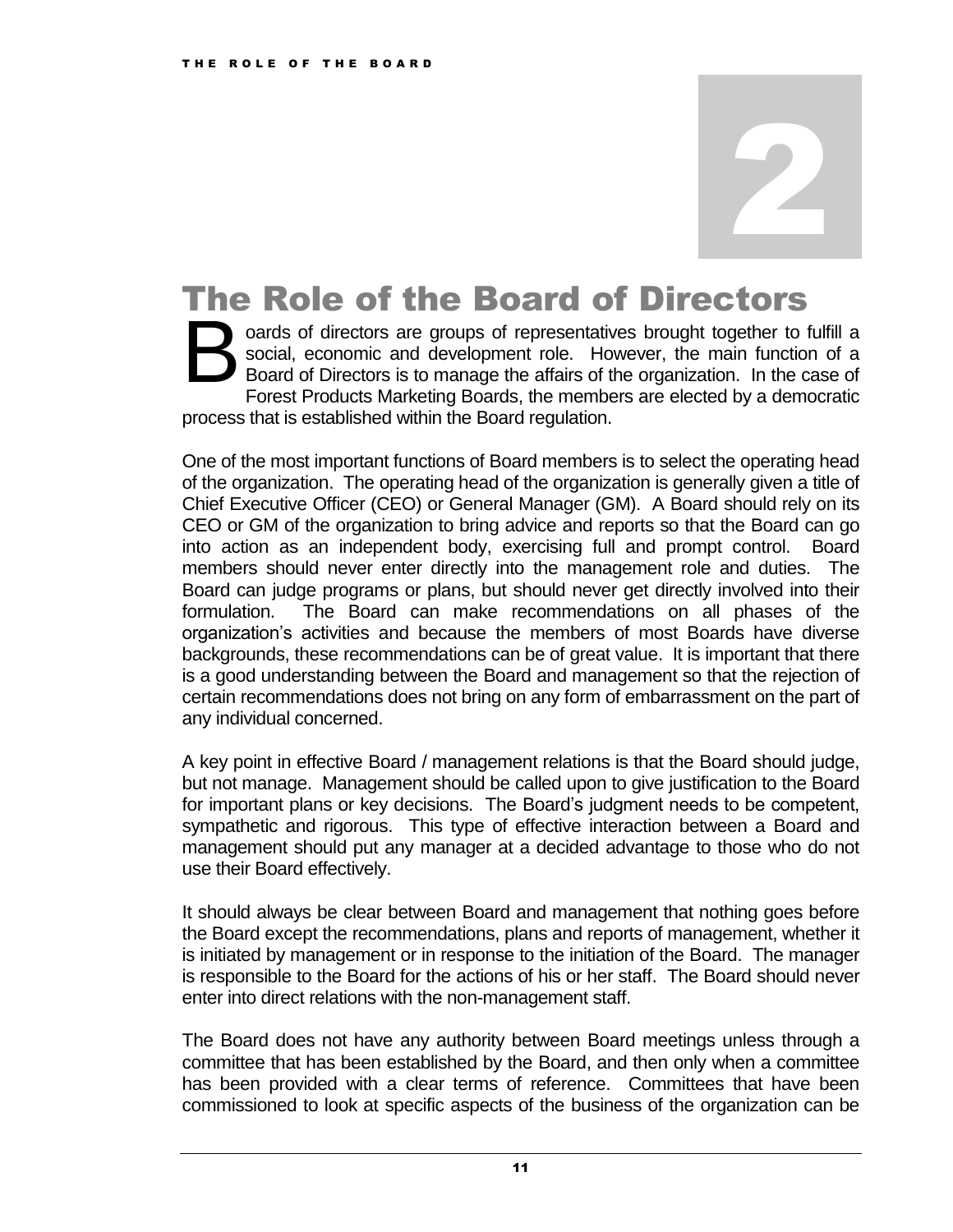helpful between meetings of the Board to assist management in formulation of plans and establishing policies to be adopted by the Board.

The key to an effective Board is to get them interested in the operations of the organization and its people. This can be a difficult task, but is best accomplished when there are genuine and specific objectives to be attained. The most effective Board will guide its Chairman / President and management in such a manner as to ensure that, as much as possible, the organization can succeed and address challenges from within or without.

#### <span id="page-11-0"></span>**Responsibilities of the Board**

The legal right and responsibility to manage the affairs of a Forest Products Marketing Board belongs to the Board of Directors. Members, or in the case of the Forest Products Marketing Board, woodlot owners and/or producers do not have the right or responsibility to manage. As previously mentioned, the Directors of a Board are democratically elected to represent the interests of the woodlot owners and/or producers within their area. The Board delegates the management responsibilities to the hired manager and assumes the role of representing the woodlot owners and/or producers and directing the affairs of the organization. However, the responsibility of the Board can be further stated as five main responsibilities as follows:

- (a) Appointment of CEO / GM The Board is responsible to appoint the CEO / GM of the organization. The Board should develop a clear description of the qualifications and duties of the CEO / GM.
- (b) Trusteeship The most important responsibility of a Board is trusteeship. The directors are responsible for the organization's programs, image, and assets. They have a duty to manage the organization honestly, in good faith, and in the best interest of the organization while using the care and due diligence of reasonably prudent people.
- (c) Financial Management The directors are responsible to approve spending money on programs that represent the priorities of need, goals and purpose of the organization. They are the trustees responsible for funds which the organization raises, accepts and disperses. Simply put, the Board directors are obligated to exercise judgment that a reasonably prudent individual would exercise in regard to his or her own funds. Adequate financial controls which protect the assets and limit the liabilities of the organization are required.
- (d) Program Planning, Implementation and Evaluation The directors of the Board must ensure that the Board sets measurable goals, defines obligations, and develops plans to reach these goals. The goals should reflect the needs of the organization and its community and be translated into the budget or utilization of the resources that are available to the organization. Any activities that are carried out on behalf of the organization must be consistent with its established goals and purpose. Methods of evaluating the effectiveness of programs are necessary for accountability purposes.
- (e) Communication No organization can exist with the Board acting alone. Communication within the organization, both written and verbal, enables the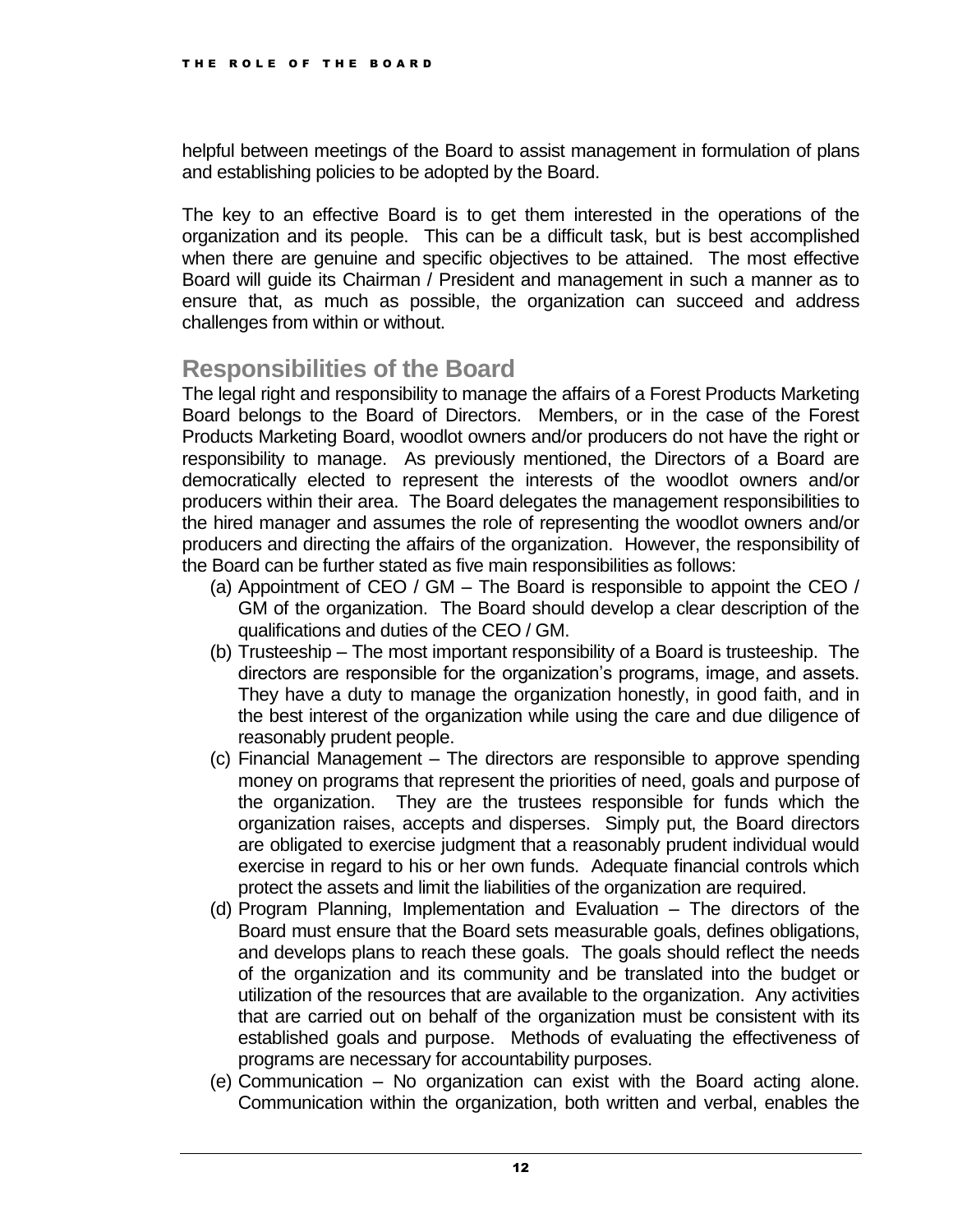membership to understand and support the Board's actions. However, it is a two-way street since the Board must "keep in touch" with its members, especially when establishing goals and planning programs. Interaction with individuals and groups outside of the organization's membership, including community leaders, other organizations, and various business and government bodies, is very important. The spirit of this interaction can be largely affected by the image that is projected by the organization. The organization's image is developed through effective communication of the organization's actions, concerns and vision, not just to the membership, but also to the community at large.

#### <span id="page-12-0"></span>**Board Member Qualifications & Procedures**

Each Forest Products Marketing Board regulation prescribes the qualifications for members (directors) of the Board and the procedures to be followed for elections. While they are all similar, the regulations for the seven Boards do differ somewhat from Board to Board. Therefore, it is important to refer to the specific Board regulation that one may be interested in to determine the exact qualifications and procedures to be followed. The length of the term for members, depending on the Board, is one, two or three years and in all cases, a members term does not begin until the first meeting of the Board following the Board's Annual Meeting.

Boards are required to hold annual District or Zone meetings. Some of the regulations require that a meeting be held in each district each year and some allow for the combining of districts for an Annual District meeting or into zones for an Annual Zone meeting. The main function at an Annual District or Zone meeting is to elect members to the Board, if required. Most Board regulations require that they have a delegate system for voting at their Annual Meeting. In those cases, the Annual District or Zone meeting is also where delegates are either elected or registered for the Annual Meeting of the Board. Minutes must be recorded for Annual District or Zone meetings and filed with the Commission.

The Annual District or Zone meetings are also used by most Boards to communicate information to the woodlot owners and producers. Because the meetings have lower attendance than the Annual Meeting of the Board and provide a venue with more informal discussions, they can be a great way to gauge issues and concerns of the woodlot owners and producers that can assist the Board and management in planning the direction of the organization.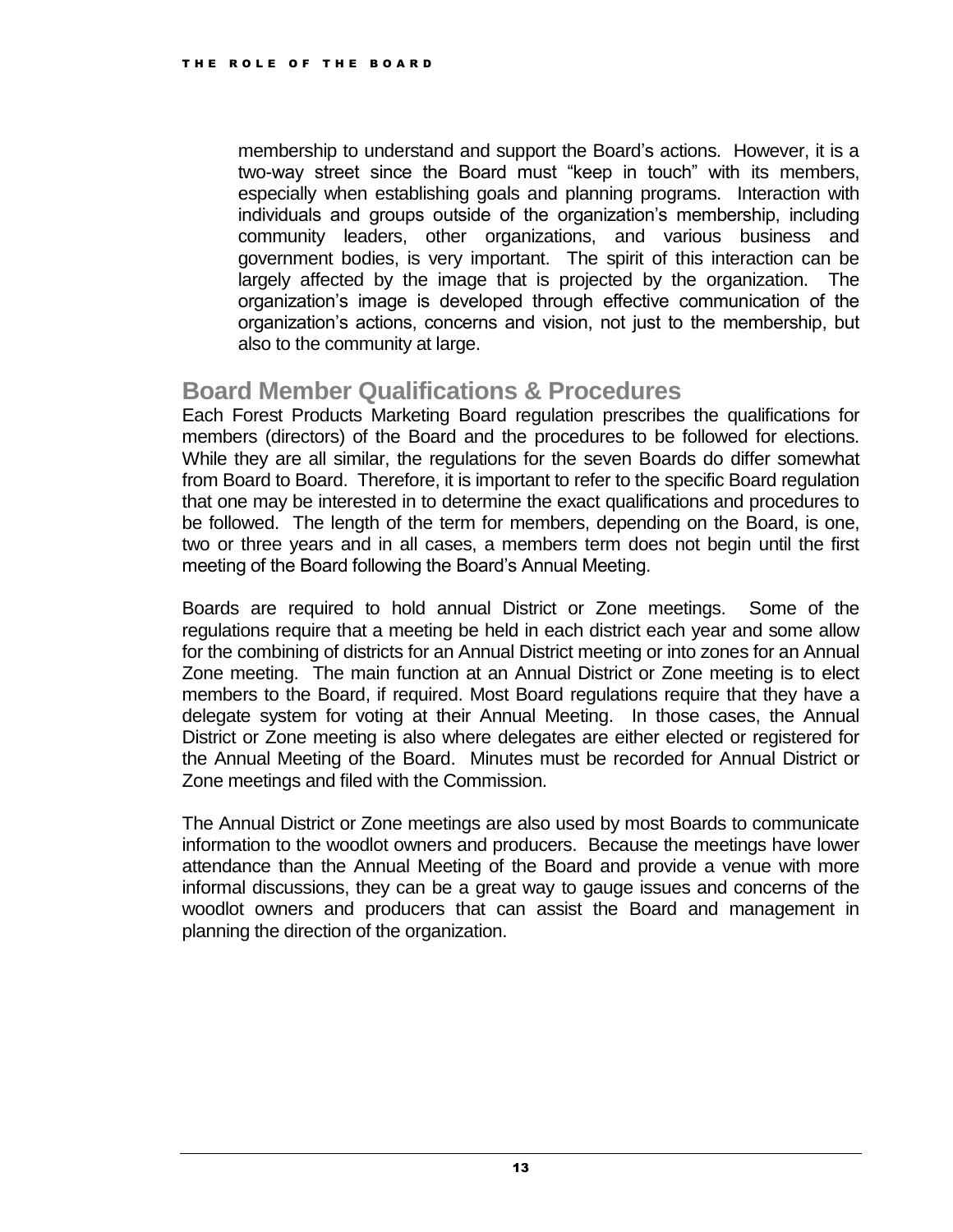### <span id="page-13-0"></span>Financial Policies and Procedures

he responsibility for managing and protecting the assets of any non-profit organization rests on the shoulders of the Board of Directors. As with many other non-profit organizations, the directors of Forest Products Marketing Boards are for the most part "volunteers". Despite this, the board needs to approach their financial affairs from a very business-like perspective. Because Forest Products Marketing Boards are established by legislation, there are some legislated policies and procedures that need to be followed, but there are also some "best practices" that Boards should follow to better protect the organization's assets. T

The implementation of strict financial procedures should not be seen as an insult to the integrity and honesty of management or staff who handle the direct management of the funds of the Board. In reality, procedures of this type are as much for the protection of these individuals as they are for the protection of the organization. Proper financial procedures will assist in removing the entire burden off the shoulders of the Treasurer and eliminate temptations for anyone involved in managing the assets of the Board. Boards have a fiduciary obligation to manage the funds on behalf of the woodlot owners and producers that they represent.

#### <span id="page-13-1"></span>**Signing Authority**

Signing authority is established in the by-laws of Board regulations. The regulations for all Forest Products Marketing Boards require that all cheques, drafts, orders for the payment of money and promissory notes, acceptances and bills of exchange be signed by two (2) employees designated by the Board or by two (2) people from among an employee designated by the Board and the chair, vice-chair, secretary and treasurer of the Board.

The regulation further requires that any contracts, documents or written instruments, with the exception of commercial documents prepared in the normal course of business, that require the signature of the Board shall be signed by two (2) members from among the chair, vice-chair, secretary and treasurer of the Board. Examples of the types of documents that are contemplated by this requirement are legal documents, banking and loan agreements, lease agreements, or audited financial statements. Because of the nature of the Boards' businesses, things like wood supply contracts or agreements should be considered as normal course of business and the authority to sign those types of documents could be delegated to management.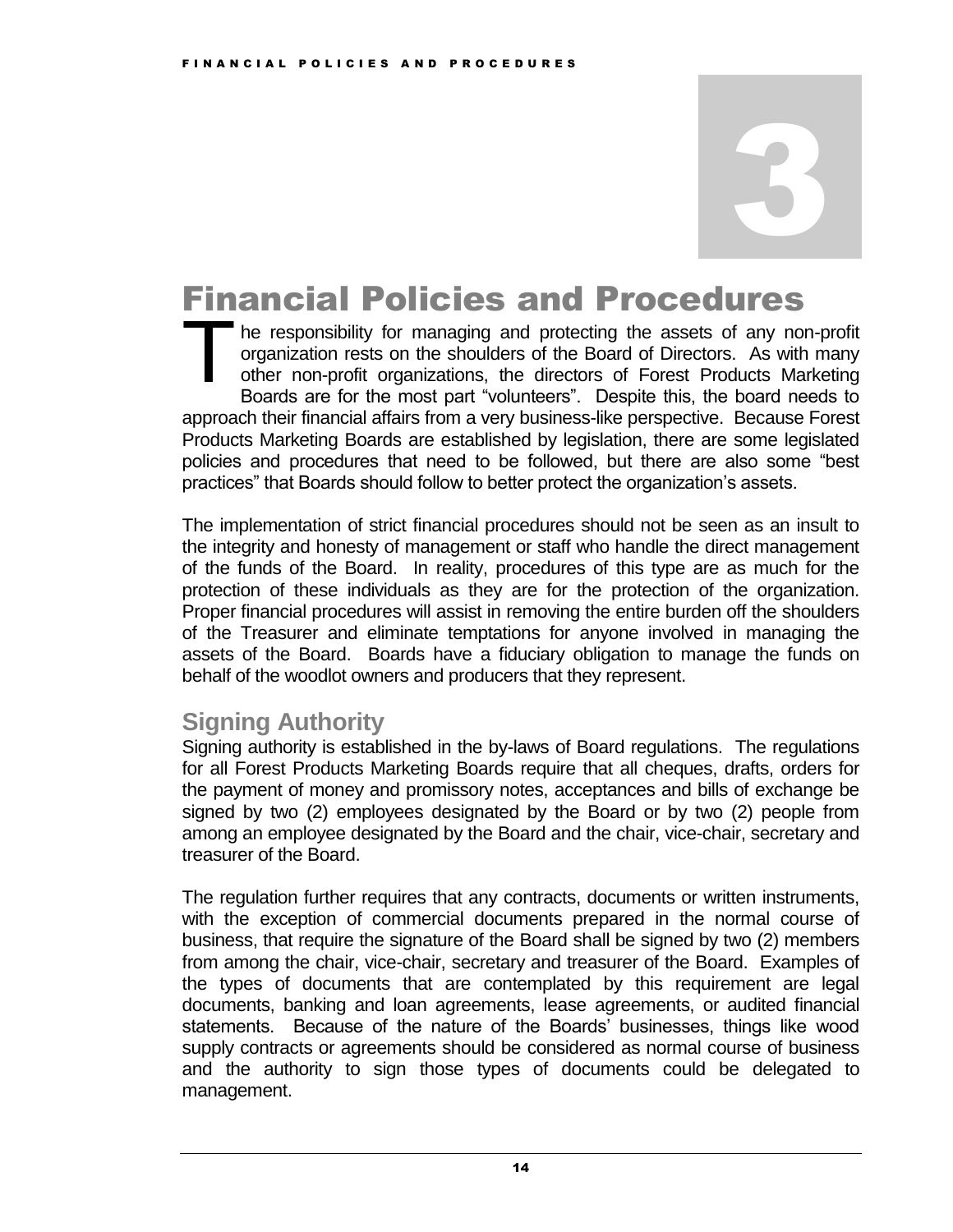#### <span id="page-14-0"></span>**Borrowing, Gifts or Grants**

The borrowing of money, or the giving of gifts or grants by a Board are regulated by the legislation in the *Natural Products Act* and the Board regulations. Before borrowing money or guaranteeing the repayment of a loan, a Board shall obtain the authorization in writing of the Commission, and such authorization shall be subject to such terms and conditions as the Commission may specify (*Section 26(1) – Natural Products Act*). Before a Board enters into an agreement with a lending institution to borrow money (such as a loan, mortgage, or operating facility), the Board must first request in writing the authorization of the Commission to do so. The Commission will review the request and if authority is granted, an Order authorizing the Board to borrow will be enacted. Authorizations typically expire after one year and require renewal. In some circumstances, the Commission may establish other terms and conditions that a Board must meet or maintain in order to keep their borrowing authorization.

Boards are also restricted in the giving of grants, gifts or other similar payments of money. No board shall make grants, gifts or other similar payments of money in excess of one thousand dollars to any person, association or body of persons without approval of the Commission (*Section 26(2) – Natural Products Act*). If a Board is considering this type of transaction, the process is similar to a borrowing authorization. The Board would be required to make a request in writing to the Commission with details of the grant, gift or payment. Upon consideration, the Commission would decide whether or not to issue an Order giving the authority to the Board.

#### <span id="page-14-1"></span>**Financial Reporting**

It is extremely important that Boards specify a regular schedule of financial reporting and the level of detail that they require in those reports from management. At a minimum, interim or scheduled financial reports should include the organization's current cash position, income and expenses for the reporting period and any outstanding expenses (payables) or receipts (receivables). Copies must be given to all directors of the Board. It is the duty of the directors to ensure that they review and understand the financial reports that are provided. The financial records of a Board are the property of the organization, not just the treasurer. As such, those records should be open to examination at any reasonable time by directors of the Board.

One of the requirements of the New Brunswick Forest Products Commission is that Boards have an audit completed annually of their finances. The audit consists of an independent, objective and qualified person examining the financial records of the organization at the fiscal year end. A financial audit completed by a professional in the field will provide the organization with a credible opinion about the accuracy of the financial statements, how fairly the statements reflect the true financial situation of the organization and the degree to which the organization has complied with generally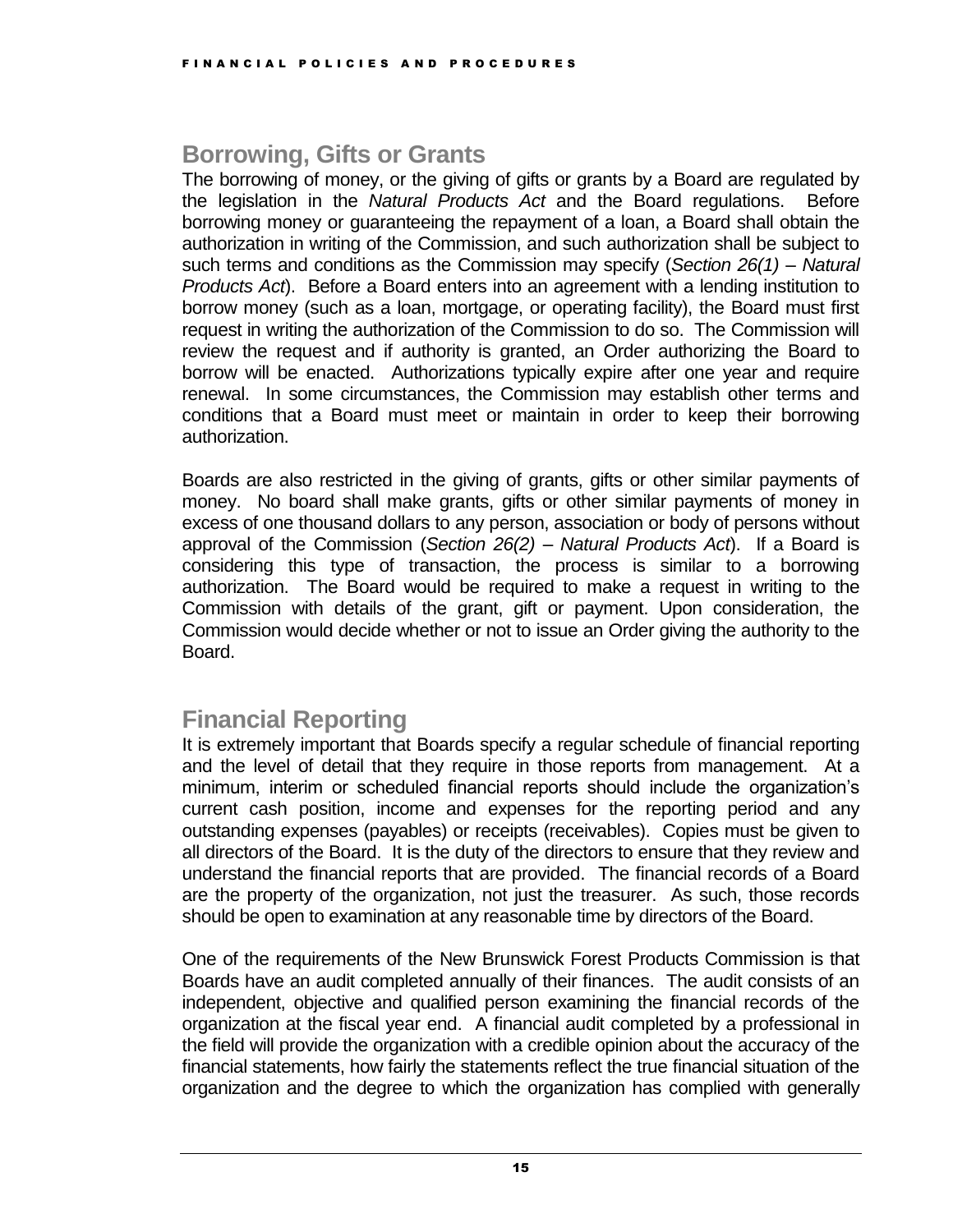accepted accounting principles. Each year, at the Board's annual meeting, a Board is required to appoint the accounting firm that will be conducting the financial audit for the upcoming fiscal year. The Board is also required to present the audited financial statements from the fiscal year that was just completed. The presentation of the financial statements should be done in a way that provides the general membership a clear understanding of the organization's financial position. Audited financial statements for any agent conducting work on behalf of the Board are also required. For example, if a Board has a related "Association" or "Co-op" that is conducting some of the Board's work or services, they too require a professional audit that must be filed with the Commission. Filing of audited financial statements with the Commission must be done within ninety (90) days of the fiscal year end.

#### <span id="page-15-0"></span>**Written Financial Policies**

Because of the nature of Forest Products Marketing Boards, at times there can be regular turnover of directors and/or officers. A written "Policies and Procedures" document that has been developed and adopted by the Board can be a useful guide for both new and experienced directors. It will be especially helpful in times where there is a large percentage of the Board that is new. The same document can also be used to clearly communicate with the general membership if there are ever questions about how the Board is dealing with the financial affairs of the organization.

The development of financial procedures can seem like a lot of work to prevent something that may never happen, but should be viewed as a form of insurance for the Board. Directors should remember that "It's too late to close the barn door after the horse has ran away" or after some of the Board's assets have disappeared. Missing or lost funds can be just the tip of the iceberg, in terms of the costs to the Board, when compared to the time spent by directors and management, the emotional wear and tear on people most closely involved and the potential loss of credibility in the eyes of the community.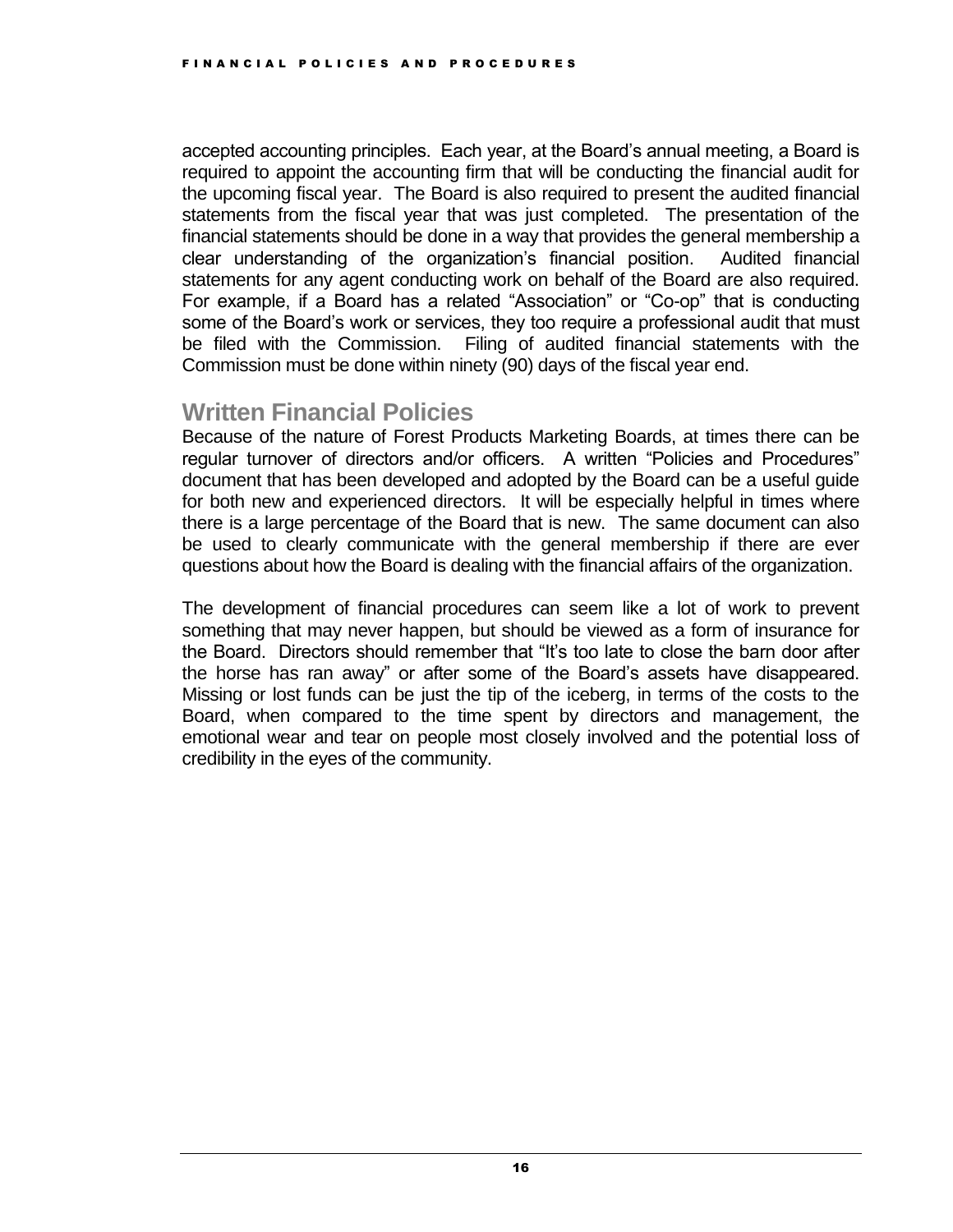## <span id="page-16-0"></span>Record Keeping

oard members of voluntary, non-profit organizations like the Forest Products Marketing Boards must perform their legal duties with care. One of the most effective ways that a Board can minimize risk to themselves and the organization is to ensure permanent official records exist of the Board's activities. Good record keeping helps an organization function efficiently, effectively and ensures accountability to its members and the public. The obligations of record keeping include maintaining: B

- (a) minutes of meetings of directors, committees, members (both annual and district),
- (b) proper financial and accounting records,
- (c) legal documents such as incorporation certificates, letters patent or articles of incorporation and official seals (where applicable), and
- (d) official registers of members and directors.

#### <span id="page-16-1"></span>**Record Keeping & Retention**

Boards should have legal records of the organization stored and organized in a way that they are easy to retain and access. One way is to organize records in binders. A Board could create one binder that holds legal records such as incorporation records, insurance, leases, mortgages, banking agreements, etc. Another binder may hold records of the official listing of directors, including names and contact information, and details regarding each director including their date of election, term reappointments and resignations. This binder may also hold the minutes of all meetings, categorized according to annual and district meetings, board meetings and committee meetings with copies of reports and additional information that was filed or discussed at the meetings. Pages should be stored in chronological order and numbered consecutively to ensure that the records are kept complete. Some boards may number their meetings, especially when they do not meet on a regular basis. This allows for the reader to know that meetings are in consecutive order and that records are not missing. The information in the binders is part of the organization's official legal records. They are the historical record of the Board, and must be kept and not destroyed. It is a good practice to keep older records in a safe, offsite location to ensure their safety. It may also be useful to scan and record older documents electronically as a backup measure. It is important that these records be retained in perpetuity because of their historical value and significance.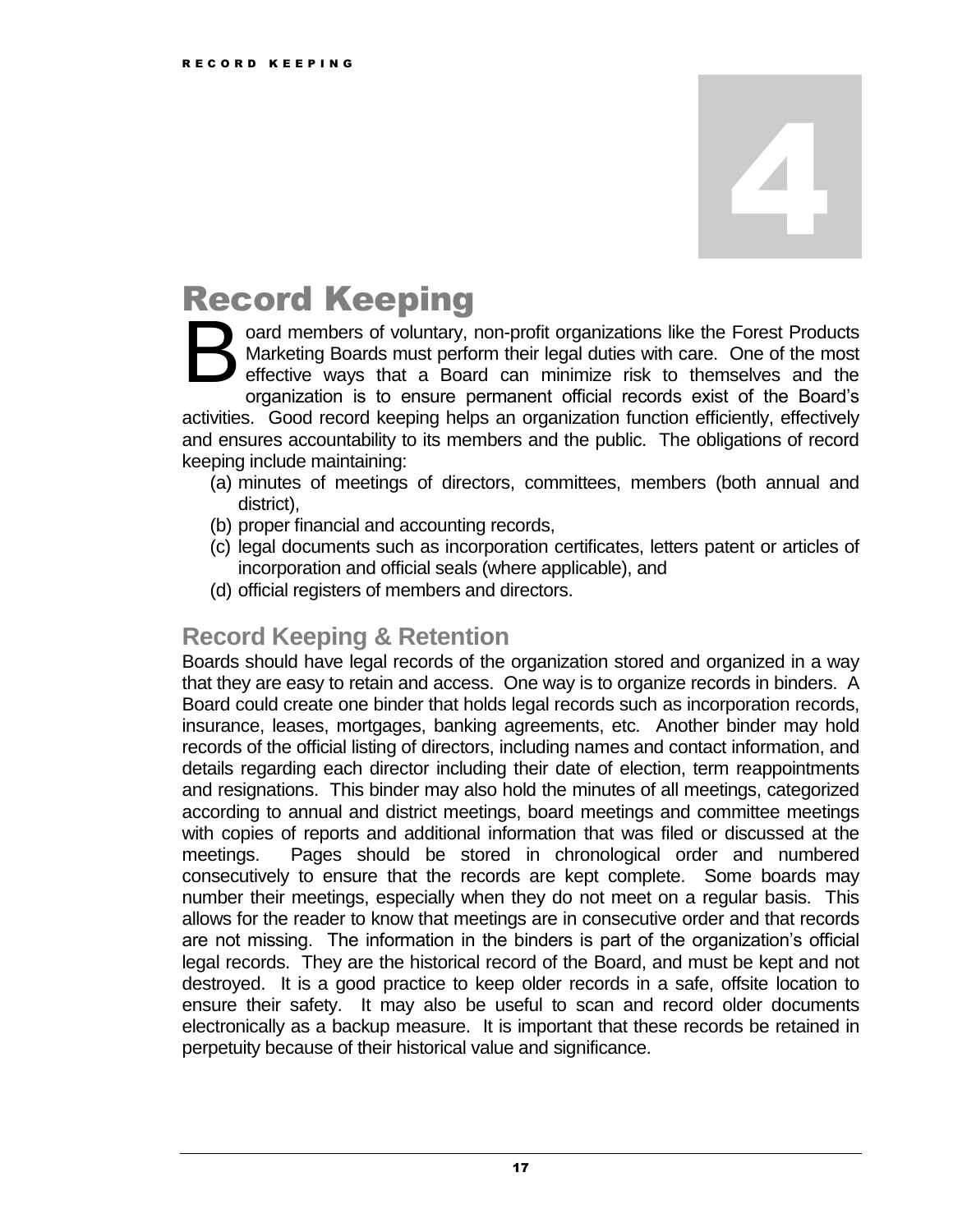#### <span id="page-17-0"></span>**Meeting Minutes**

Minutes of meetings are a very important part of a Board's records. Good meeting minutes will:

- (a) document actions that determine the fulfillment of legal duties and responsibilities,
- (b) record the proceedings of a meeting,
- (c) record how decisions are made, the resulting actions and the persons responsible,
- (d) clarify what actually happened at a meeting,
- (e) help orient new members of the Board (especially beneficial for Boards experiencing a high turnover), and
- (f) be useful in evaluating and validating the work of the Board.

It is the Secretary, either appointed or elected by the Board of Directors, who takes the minutes of meetings. The Board also determines the degree of detail that the Board will follow in taking of their meeting minutes. Developing a meeting minute 'template' may help to maintain consistency in the detail of the minutes.

During a meeting, the Secretary needs to be able to see and hear all members in order to keep an accurate record. They must keep a record of the attendance and absences at the meeting. Agenda items should be numbered, so that numbering in the minutes corresponds with agenda items. The agenda of the meeting can then be attached to the minutes and filed together. The detail required in the minutes of meetings can be cause for great debate. Some minutes are very detailed (almost verbatim account) of what happened during the meeting and some are just highlights of the motions discussed. What is important is that the Board records enough detail in minutes necessary to reflect that they have exercised due diligence in their decisions. Inclusion of discussion points or the pros and cons of discussions is helpful for members who may have missed the meeting. It also will provide background information for future members explaining the reasoning behind decisions. Any discussion that is recorded should be an objective summary, not editorializing or personal opinions.

The recording of names of people who moved and seconded motions should be recorded in a Board's minutes. It is important to note that neither the mover or the seconder "owns" any motion, it belongs to the group. Motions should be stated clearly. On substantial or potentially controversial motions, the motion should be clarified and read back to the members by the Secretary to avoid confusion.

The recording of names of who voted "for" or "against" a motion is not necessary, but for obvious reasons, one may want their name recorded in the instance of an abstention to vote. For example, a Board member who finds themselves in a conflict of interest may choose to abstain from a discussion and/or a vote on a particular issue. It is a good practice for them to request that their name be listed as an abstention from that discussion and/or vote so as to limit future liability.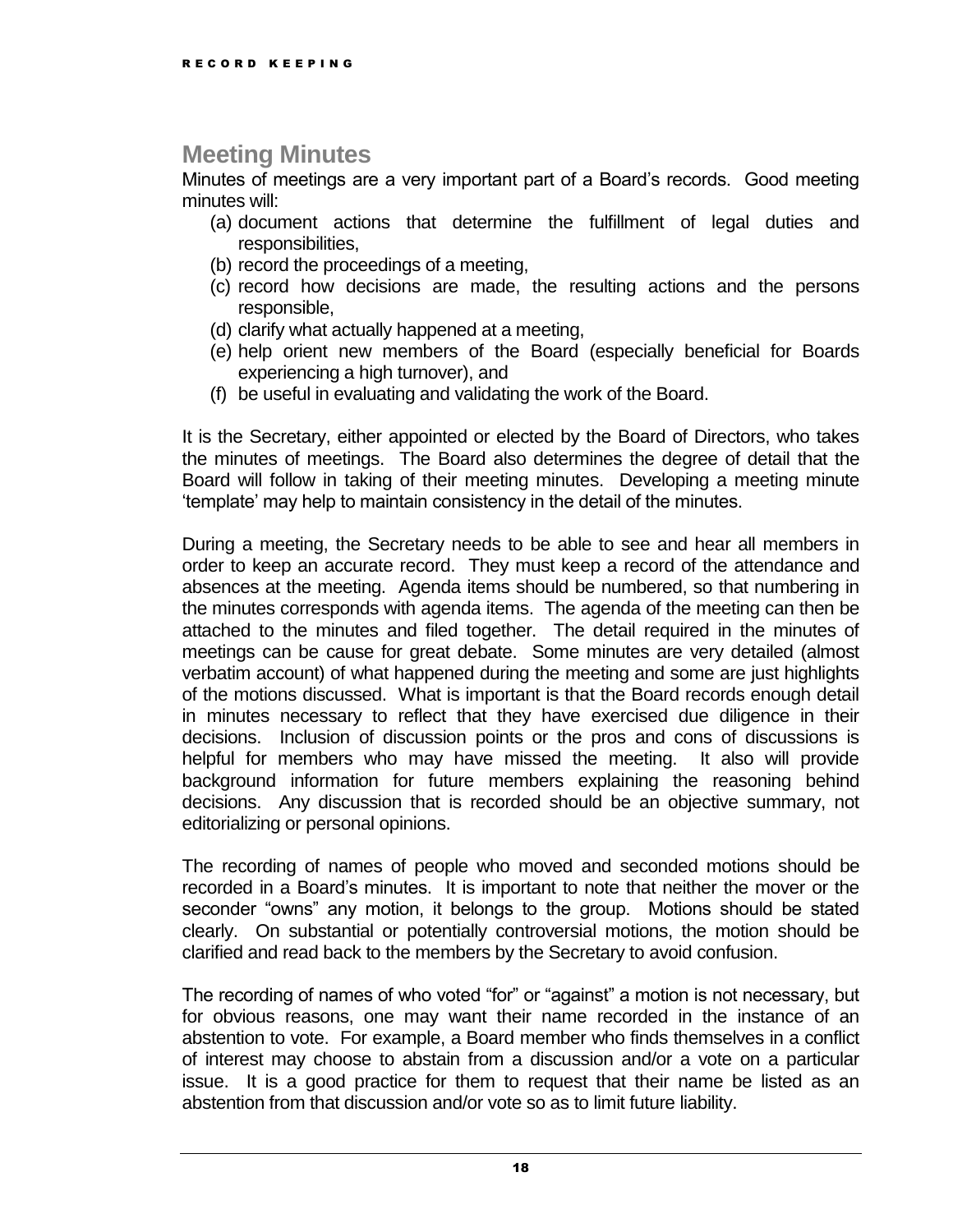All written reports by management, committees or otherwise, that are presented to the Board during a meeting should be attached to the minutes for that meeting. These also form part of the official record of that meeting. The minutes should also reflect that any unfinished business be added to the next meeting's agenda. They should also record the time of adjournment. It is a good practice to have the Chairperson review the draft minutes shortly after they are completed so as to ensure accuracy.

Minutes are presented at the next meeting of the Board for approval. This gives the Board members an opportunity to confirm decisions reached at the previous meeting. Only corrections to the minutes are made. There should be no debate on the content. They are either approved or approved as corrected, which would be reflected in the next meeting's minutes. It is the corrected and approved version of the minutes that should be filed as the official record of the meeting. Because most minutes are completed and saved on a computer, it is a good practice for the Secretary and the Chairperson to sign the corrected and approved version of the minutes of the meetings that will go on record so as to ensure authenticity.

The Forest Products Commission requires that Boards file all minutes of all meetings within 20 days from the date that they are made, passed or approved by the Board. All decisions of a Board are appealable to the Commission and therefore it is important to keep the filing of minutes up to date.

#### **The Importance of Good Records**

The importance of a Board keeping good records cannot be overstated. It is the historical record of the organization. In times where a Board may be challenged on a decision that was made or a direction that was followed, the Board's records may be what stands between a perception of wrong-doing and the reality of due diligence. Board members should be comfortable that what they read in their minutes of previous meetings truly reflected the decisions and rationale that they remember. The completeness and accuracy of all of the records kept by a Board, or lack thereof, can "make or break" a Board in challenging situations.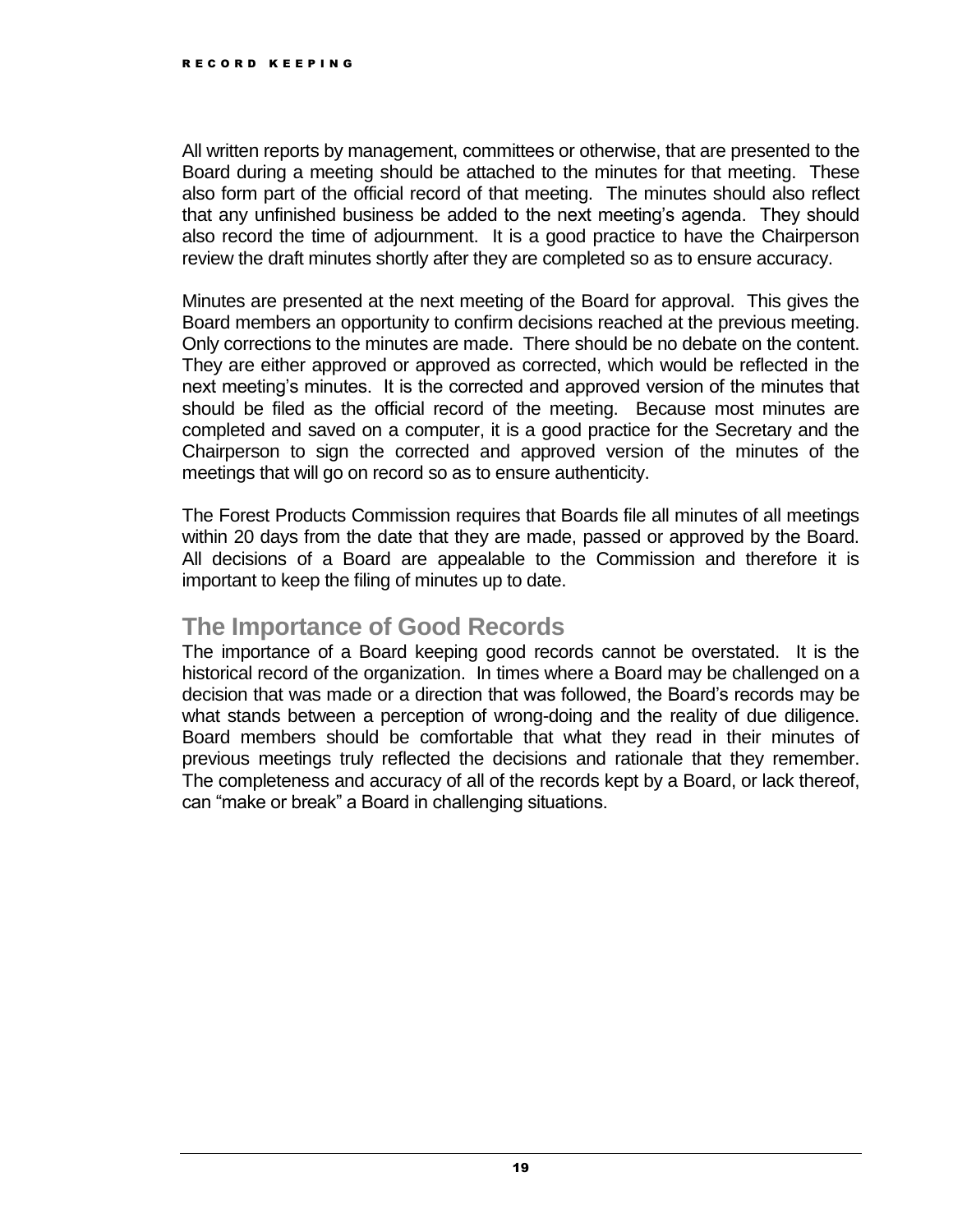### <span id="page-19-0"></span>Best Practices

ost not-for-profit boards are comprised of people who have a particular interest or passion for the organization's mission. In the case of Forest Products Marketing Boards, it is legislated that Board members meet qualifications of either a woodlot owner or a producer within the Board's regulated area. In this way, Forest Products Marketing Board members have a "vested" interest in their local Board. Board members are elected from among their peers, with the expectation to carry out the organization's goals and ensure adherence to its principles. Board membership carries with it the obligation to be informed, enlightened and to behave in a competent manner. Equally important, board members have not only moral but legal obligations to carry out the mission of the Board as well. Boards that utilize "best practices" and develop written policies and procedures to guide them will enjoy a higher degree of success and satisfaction in their governance. M

#### <span id="page-19-1"></span>**Board – Staff Relationships**

It is important for the Board to have a good working relationship with the management and staff. The Board will set the mission, vision and tone for the organization and approve an annual plan, but it is the management and staff that will implement the Board's programs and make it possible for the Board to achieve its goals.

Directors of Boards should be reminded that they should not be involved in the dayto-day management of the organization, as this is the CEO / GM's domain. A good rule-of-thumb for directors to remember is that CEO / GM work for the Board and staff works for the CEO / GM. However, they also need to be cautious that they do not abdicate too much of their authority to the CEO / GM. At the end of the day, the Board retains total accountability for the organization and total authority over it. The Board needs to be able to walk a fine line, empowering management and staff by giving them room for creativity, flexibility and innovation, without giving up control of the Board's purpose or of their responsibilities as directors. Good written policies and procedures developed by the Board and management regarding staffing will help both the Board and management maintain their respective roles.

#### <span id="page-19-2"></span>**Duty of Care**

The "duty of care" requires a director to make themselves familiar with the organization's finances and activities and participate regularly in the Board's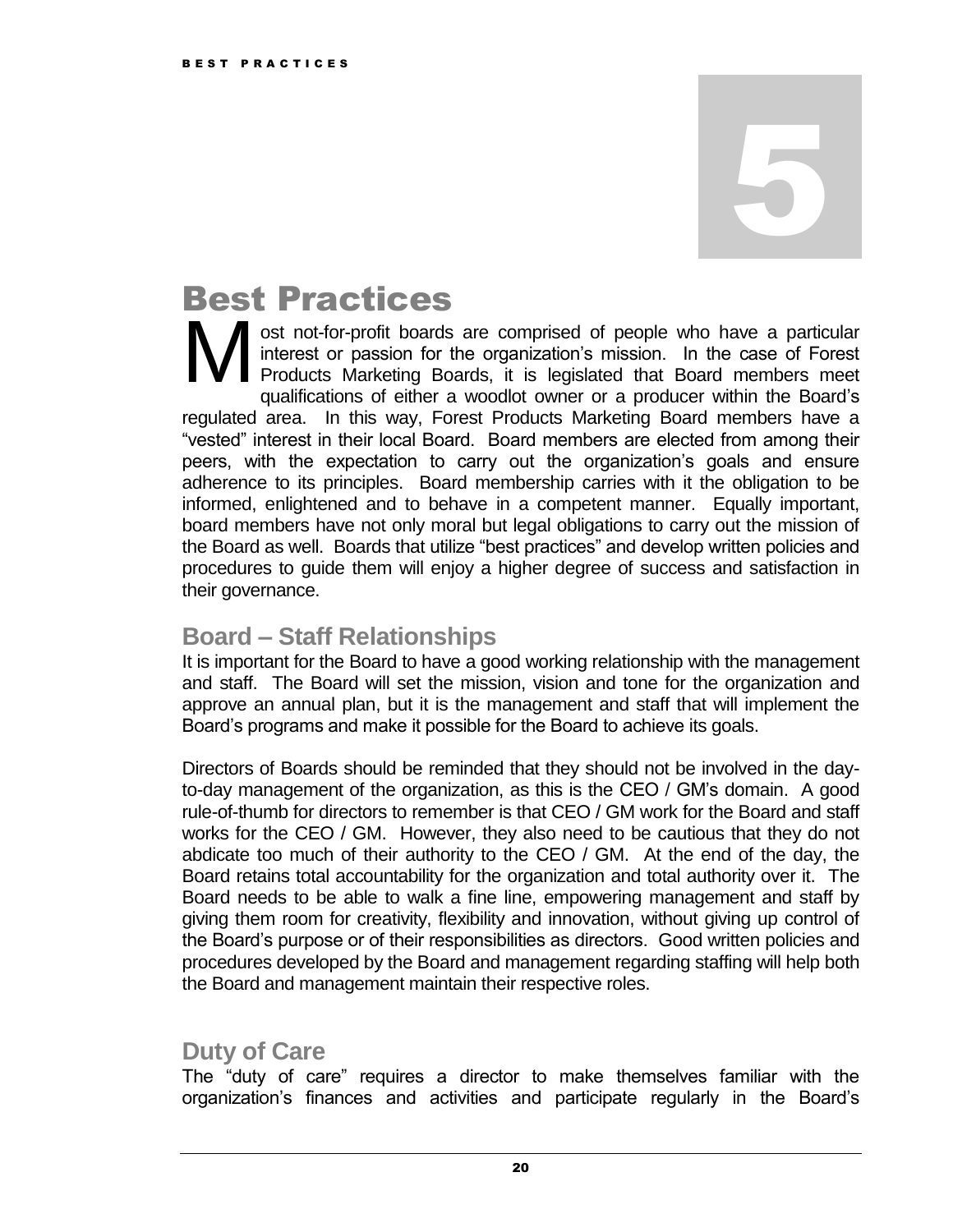governance. In carrying out this duty, directors must act in "good faith" using a reasonable degree of diligence, care and skill that prudent people would use in a similar position and under similar circumstances. In the exercise of the duty of care, board members should, among other things, do the following:

- (a) Attend all Board and committee meetings possible and actively participate in discussions and decision making. Read and understand material prepared for meetings and raise questions when needed. Allow time to meet as a Board without senior management personnel present.
- (b) Read minutes of prior meetings and reports provided, including financial statements and management reports. Make sure votes for or against are accurately and completely recorded. Do not hesitate to suggest corrections, clarifications or additions to minutes or other formal documents.
- (c) Make sure to get copies of minutes and reports from any missed Board or committee meetings.
- (d) Make sure there is a clear process for the approval of major obligations such as expenditures or program funding budgets, contractual agreements.
- (e) Make sure that monthly financial reports prepared for and/or by management are available to the Board or committees, and that they are clear and communicate proper information. Make sure there is an ongoing actual to budget comparison with discrepancies explained.
- (f) Participate in risk assessment and strategic planning discussions for the future of the Board.
- (g) Ensure that the Board has addressed the sufficiency of internal financial controls and written policies that safeguard, promote and protect the Board's assets and that they are updated regularly. A Director's Liability Insurance Policy should be obtained to protect producers and owners from any potential liabilities caused by actions of the Board of Directors. Bonding insurance coverage will protect the Board from embezzlement. Have policies regarding disclosure and identification of fraud, records retention and whistleblower protection.
- (h) Be involved in the selection and periodic review of the performance of the Board's CEO / GM.

#### <span id="page-20-0"></span>**Duty of Loyalty**

The Board should have a written "conflict of interest" policy so that all members are aware of the type of transactions that may prohibit them from joining or participating in discussions and/or decisions of the Board. Some such policies prohibit members from engaging in any transaction that may result in even the appearance of a conflict of interest. When appropriate, members should provide a written disclosure of anticipated or actual conflicts.

Directors are charged with the duty to act in the best interest of the Board. This duty of loyalty requires that any conflict of interest, real or perceived, always be disclosed in advance of joining a board or when they arise. Board members should avoid transactions in which they or their family members directly benefit personally. If such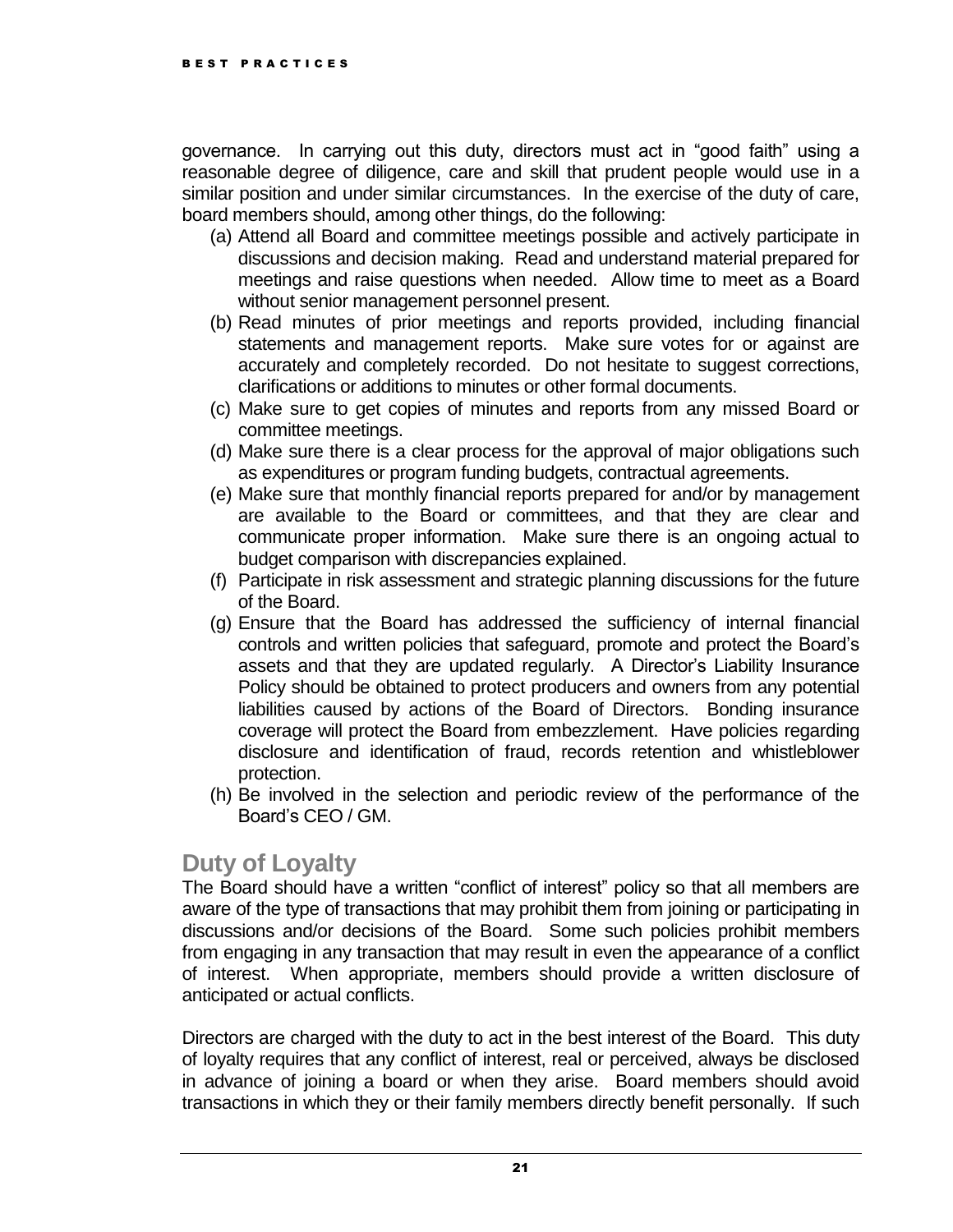transactions are unavoidable, they need to be disclosed fully and completely to the Board. In order to exercise this duty of loyalty, directors must be careful to examine transactions that may involve Board members. The Board must not approve any transaction that is not fair or reasonable, and a conflicted member must not participate in the Board vote on a transaction. There should be an established code of ethics in place that is reviewed and updated annually.

Any Board business involving conflicts should be fully documented in the Board's minutes, and when required, conflicts policies and disclosure statements should be discussed with the organization's auditors and legal counsel.

#### <span id="page-21-0"></span>**Duty of Obedience**

Boards have a duty of obedience to ensure that the organization complies with applicable laws and regulations and its internal governance documents and policies, including:

- (a) Dedicating the Board's resources to its mission.
- (b) Ensuring that the Board carries out its purposes and does not engage in unauthorized activities.
- (c) Compliance with all applicable laws.

#### <span id="page-21-1"></span>**Periodic Policy Review**

The purposes for which Forest Products Marketing Boards are established are defined by regulation. Periodically, Boards should undertake a full review of their internal policies and procedures to ensure that they correctly align with the purposes of the organization. The Board directors, senior management personnel and employees of the Board all need to be aware of the organization's internal policies and procedures that impact their area of responsibility. At the time of adoption of revisions of internal policies and procedures, all directors, officers, and employees should be made aware of the revisions. They should all be given a copy of the revised policy and procedures manual, and trained to understand what is expected of them in carrying out their duties. New employees and Board directors should receive training on all internal policies and procedures before they assume their responsibilities. Records of training and orientation activities should be kept to ensure that policies and procedures have been communicated properly.

Periodic review of the Board's structure, procedures and programs will assist Board directors in determining what is working well and what practices the Board might want to change in order to be more efficient, effective or responsible.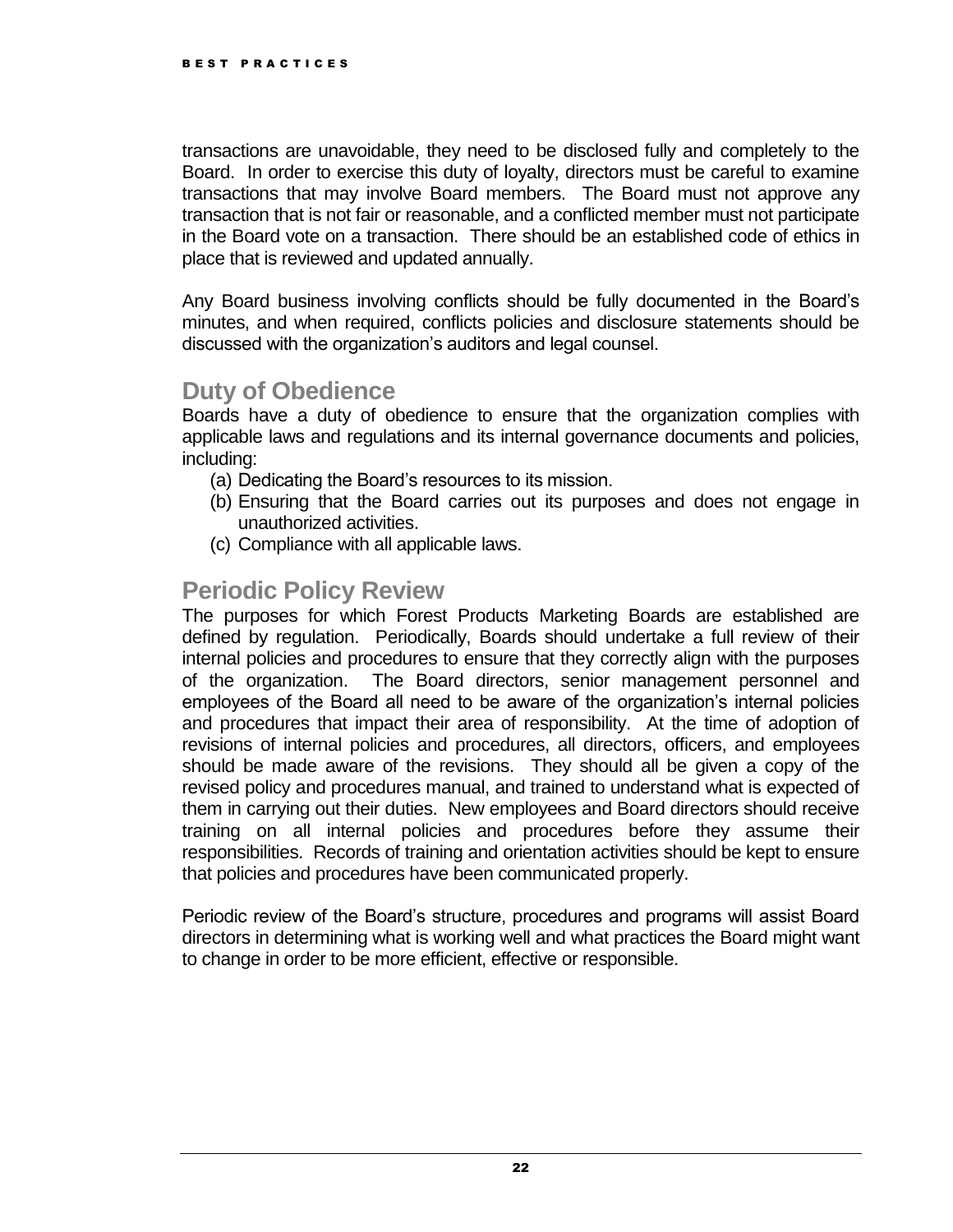### <span id="page-22-0"></span>Commission Requirements

he New Brunswick Forest Products Commission has by virtue of the *Natural Products Act* the responsibility for general supervision of the seven Forest Products Marketing Boards in New Brunswick. In order for the Commission to fulfill its responsibility, a number of requirements are placed upon the Boards to file information with the Commission. The Commission may also establish the frequency and the format of much of the information to maintain consistency. T

#### <span id="page-22-1"></span>**Requirements from Natural Products Act**

Some of the requirements for Boards to meet are established directly from the legislation. They include the following:

- (a) Bonding Boards shall provide bonding for such of its officers, employees and agents as the Commission requires (*section 22(1) – Natural Products Act*). The Commission requires proof of bonding insurance from each Board annually upon renewal.
- (b) Indemnification Funds A Board may establish and maintain a fund which may be used to indemnify or protect producers against financial loss suffered by them or on their behalf in respect of marketing a regulated product (*section 23(1) – Natural Products Act*). The Commission must approve the establishment of such a fund and the approval may be subject to terms and conditions determined by the Commission.
- (c) Borrowing or Guaranteeing Repayment of a Loan Before borrowing money or guaranteeing the repayment of a loan, a board shall obtain the authorization in writing of the Commission, and such authorization shall be subject to such terms and conditions as the Commission may specify (*section 26(1) – Natural Products Act*). This authorization typically needs to be renewed with the Commission annually and usually coincides with renewals of bank or loan agreements.
- (d) Grants, gifts or other similar payments of money No board shall make grants, gifts or other similar payments of money in excess of one thousand dollars to any person, association or body of persons without the approval of the Commission. The request for approval for these types of payments must be in writing.
- (e) Board Orders Any time that a Board makes a new Order, the Board must provide the Commission with a copy of the Order, as soon as possible after it is made. Orders regarding the fixing and collecting of levies automatically require publishing in *The Royal Gazette*. For all other Orders, upon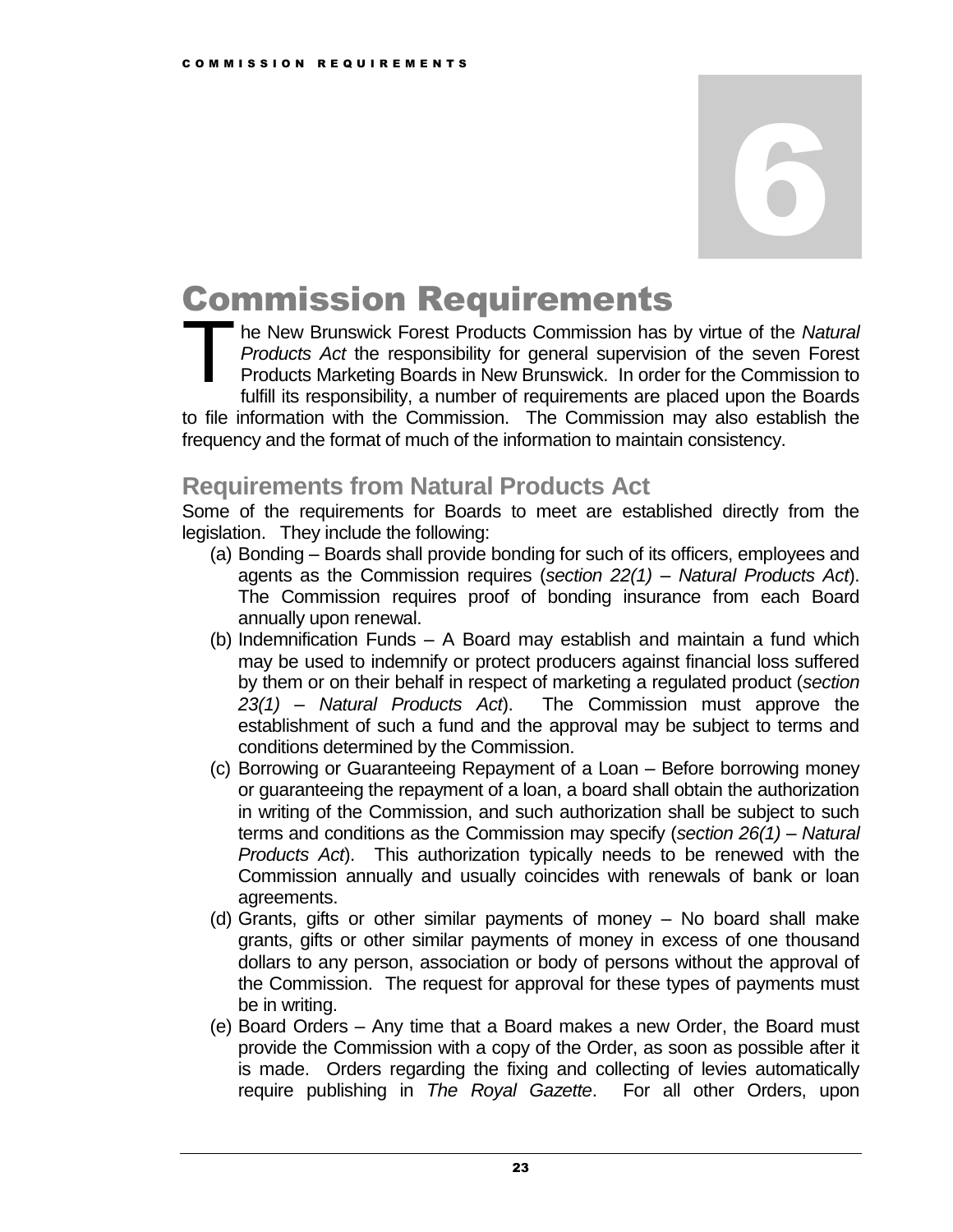submission of a draft of the order, the Commission will determine if the Order is within the authority vested in the Board. The Commission will not provide an opinion on the validity or enforceability of the Board's Order. The Commission will assess whether it has general application or not. Orders that in the opinion of the Commission have general application will be required to be published in *The Royal Gazette*.

- (f) Reports to Commission Every person who in the opinion of the Commission is directly or indirectly engaged in or connected with the production, marketing or processing of a regulated product shall make, in such form and manner and within or for such time as the Commission determines, any report considered necessary by the Commission for the purposes of this Act or the regulations, orders or plans. (*Section 96 – Natural Products Act*)
- (g) Filing of Agreements Every agreement made by a negotiating agency established by orders of the Commission or award by an arbitrator shall be filed with the Commission immediately after it is made. The Commission may, notwithstanding any defect in the establishment of the negotiating agency, by order declare the agreement to come into force on the day it is filed or such later date as is named in the agreement.

#### <span id="page-23-0"></span>**Requirements from Commission Regulations**

Under sections 19 and 28 of the *Natural Products Act*, the Commission may make regulations to prescribe the number of members (directors) of a Board and how they are elected or appointed and by-laws for the conduct of the government of a Board, provide for the establishment of advisory committees, empowering a Board to make by-laws not inconsistent with the Act, regulations or plan, and vesting of certain powers in a Board, including appointing officers and employees. The Board regulations that the Commission has made are similar, however, there are some differences. One should refer to specific Board regulations to determine the exact requirements. The requirements of the Board regulations of the Commission are generalized as follows:

- (a) District or zone meetings The time within which the Board is required to hold district or zone meetings is prescribed. It is generally within 10 to 12 weeks of the date of the Annual meeting of the Board, or in the case of one Board is prescribed to within the months of February or March of each year. Strict guidelines are also prescribed around the public notice of such district or zone meetings. If a Board has a delegate system for voting at their annual meeting, the delegates are generally elected or registered at the district or zone meetings. The other main purpose of the district or zone meetings is to elect members (directors) and if applicable, alternates, to the Board when terms of those members are expiring.
- (b) Annual meetings of delegates or owners The time within which the Board is required to hold their annual meeting is prescribed. It is generally within the months of April, May or June. The regulation also establishes strict guidelines with respect to public notice of the annual meeting of the Board. It also establishes the requirement of the Board to present a report of activities and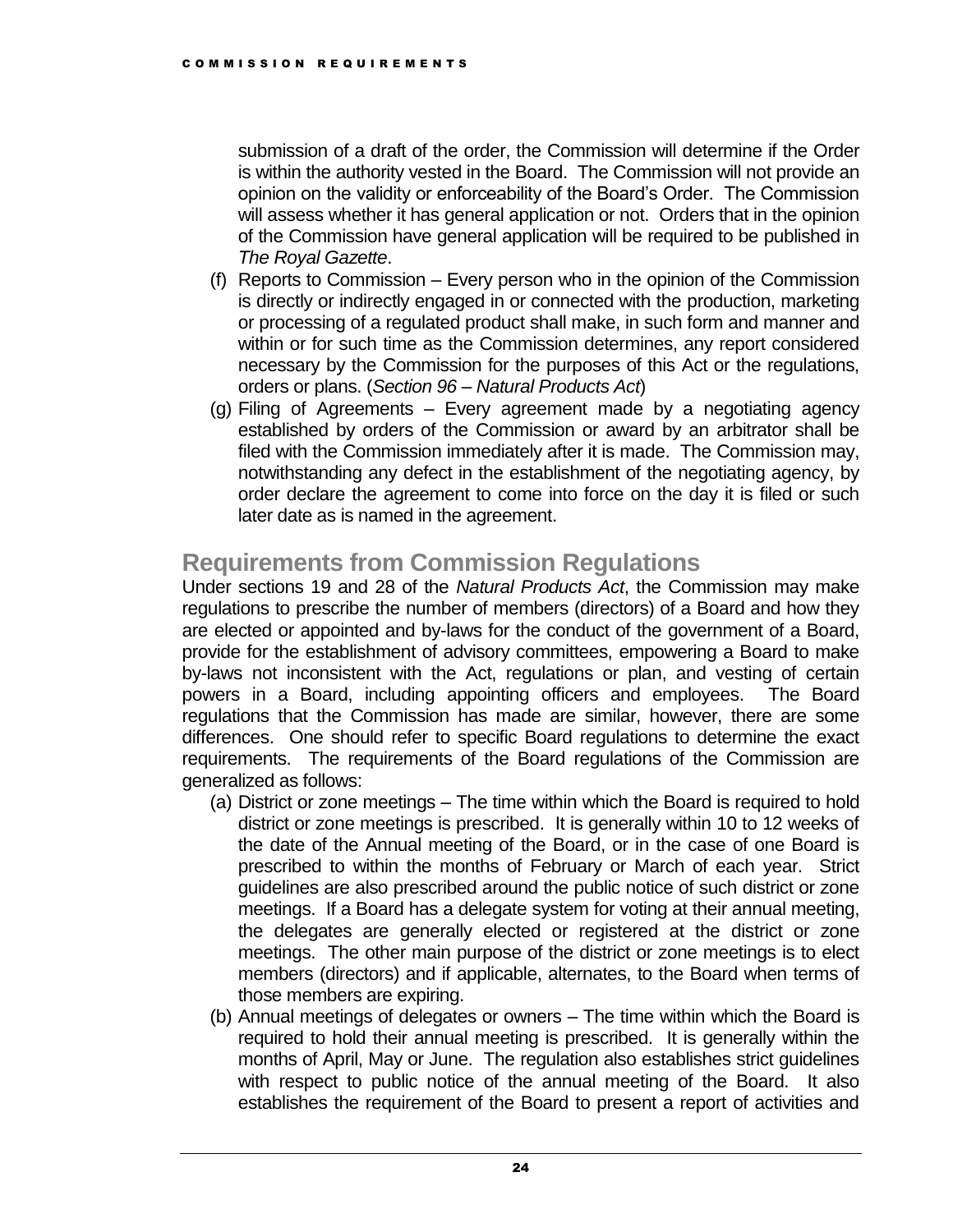the financial statements at their annual meeting and who shall preside over the annual meeting.

- (c) Powers vested by the Commission The regulations prescribe certain powers that the Commission has been given authority to vest in the Boards.
- (d) Advisory Committees The Commission empowers the Boards to establish advisory committees. Most are done at the Board's leisure; however one Board requires that advisory committees are established at an annual meeting where the owners vote on the advisory committees and the membership of those committees established.
- (e) Election of Officers The by-laws of the regulations prescribe the time and manner in which the officers of the Board will be elected.
- (f) Voting and Quorum Standards on voting and quorum for meetings are prescribed in the by-laws of the regulations.
- (g) Resignation, reprimand, and removal of members The by-laws of the Board regulations prescribe procedures regarding the resignation, reprimand and removal from office of members. The procedure for replacement of members is also prescribed.
- (h) Audits The Board regulation by-laws prescribe that the books of account of the Boards be audited annually, by auditors who are appointed at the annual meetings of the Boards and approved by the Commission. It is reiterated that the audit report along with the report of operations of the Board be presented at the annual meeting of the Board and that the audit report, signed by two members of the Board (one of whom is the Chair) is forwarded to the Commission without delay. It is also prescribed that financial audits be conducted in conformity with the policy and requirements of the Commission.
- (i) Signature on Documents The regulation by-laws prescribe who is authorized to sign certain documents, whether employees or officers of the Board.
- (j) Minutes, Orders and Decisions The regulation by-law prescribes that all minutes, orders and decisions made by a Board are to be forwarded to the Commission.

#### <span id="page-24-0"></span>**Filing Requirements by Order of Commission**

Pursuant to various parts of the *Natural Products Act*, the Commission has the authority to make orders regarding the requirements of Boards to file certain information with the Commission. There are three main Orders that require Boards to file information with the Commission as follows:

(a) Order 2005-189 Negotiating Agencies Order – This order prescribes that Boards establish negotiating agencies with the forest industry companies that they negotiate with. The Order requires that the Boards file the names and addresses of the persons (identifying spokespersons of each party) appointed to a negotiating agency no later than five business days after they have been made. It is also required that a joint report of the negotiating agency be filed with the Commission within fifteen days following the first meeting, but if a joint report cannot be agreed upon, a report from each spokesperson is to be filed within the same time period. If a negotiating agency cannot arrive at an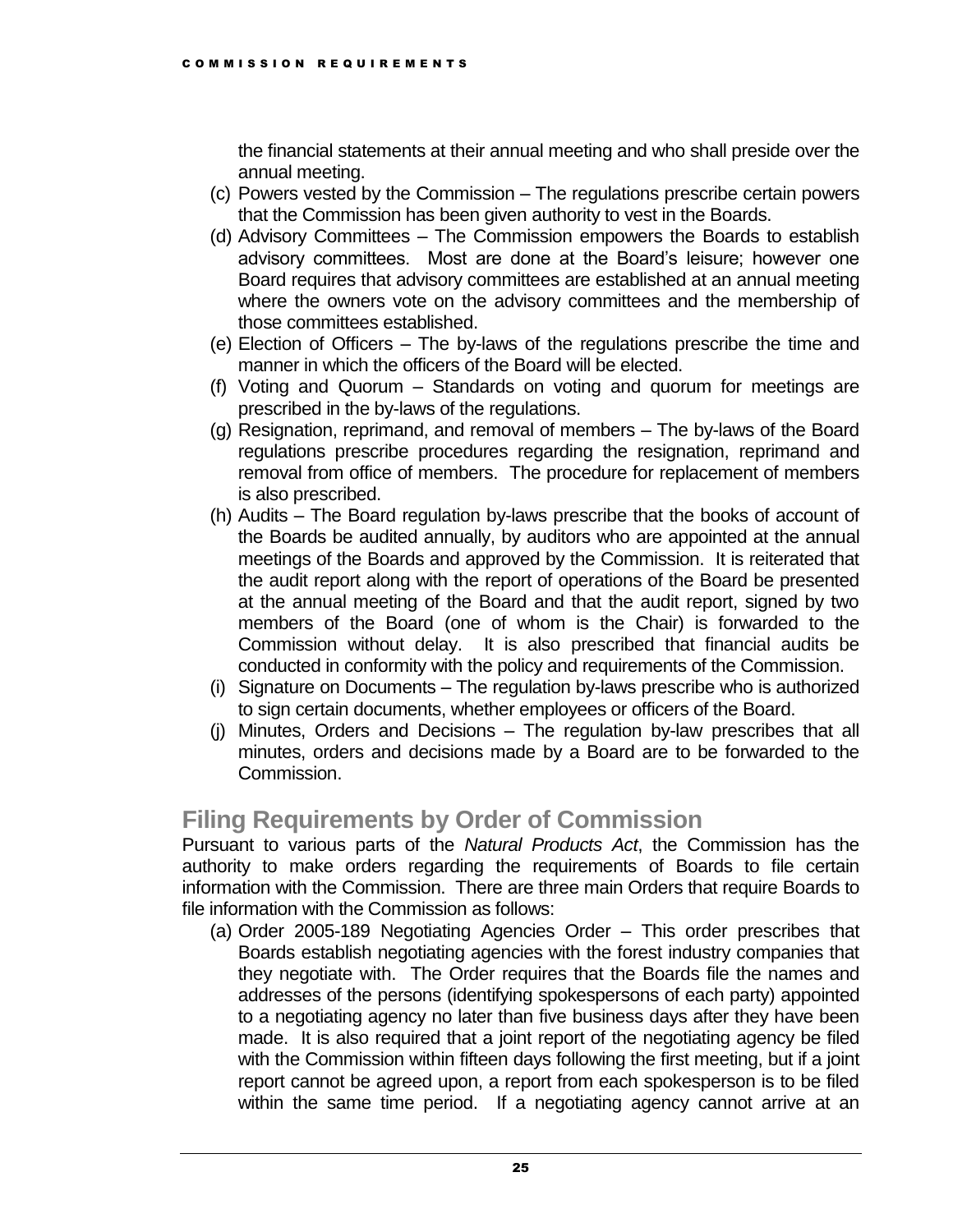agreement on any matters, the Commission shall be notified in writing. The Commission may in its discretion appoint a conciliator and submit the matters that cannot be agreed upon to a conciliator.

- (b) Order 2008-101 Reporting Requirements Order This order prescribes that the following items shall be filed with the Commission:
	- (i) minutes of all meetings of the Board;
	- (ii) all by-laws of the Board;
	- (iii) all orders, decisions or determinations of the Board;
	- (iv) all annual reports of operations of the Board;
	- (v) the letter of engagement of an auditor;
	- (vi) all audited financial statements of the Board;
	- (vii) all policy statements of the Board, including ticket or market slip policies; and
	- (viii) monthly reports of all wood sold by or through the Board.

The Order also prescribes the times within which the above items are required to be filed with the Commission. It also prescribes that if an agent is carrying out work on behalf of a Board, that the following items are also filed with the Commission within the time prescribed in the Order:

- (ix) letter of engagement of the auditor;
- (x) audited financial report of the agent;
- (xi) all policy statements of the agent;
- (xii) monthly reports of wood sold by or through the agent; and
- (xiii) reports of operations of the agent, on a monthly basis.

The Order also requires that copies of all written communications sent by an auditor to a Board or its agent be filed with the Commission within twenty (20) days and that this requirement is reflected as a condition in the letter of engagement of the auditor.

(c) Order 2008-102 Reporting Requirements Forest Management Funds – This order prescribes specific reporting for Boards to be filed with the Commission by no later than June  $30<sup>th</sup>$  of each year. The reporting is designed to provide detailed accounting of Boards' revenues and expenditures related to the Provincial Private Land Silviculture program and other forest management activities.

#### <span id="page-25-0"></span>**Transportation Certificate Reporting**

Regulation 2002-37 *General Regulation – Transportation of Primary Forest Products Act* requires that Boards file with the Commission a monthly report of deliveries of primary forest products, including the name of the receiver, the type, species, volume and unit of measure of any primary forest products. This reporting is due to the Commission no later than the last day of the month following the month of delivery. This regulation also requires that an annual report be filed with the Commission detailing the number of transportation certificates and who they were issued to, along with how many were not used, not returned, voided, lost or used as a transfer.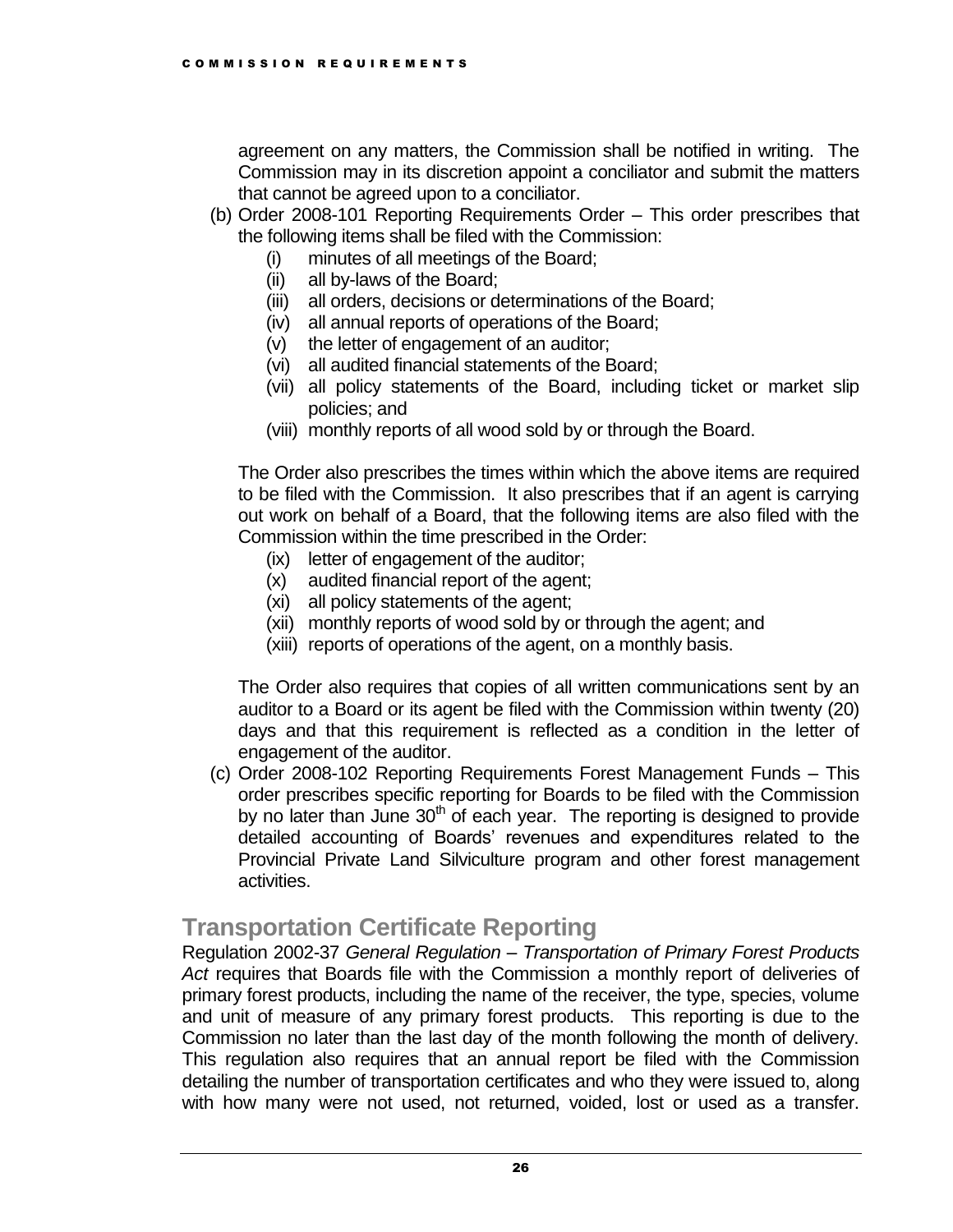### <span id="page-26-0"></span>Glossary of Terms

- Agent means any person, association or group of persons who act for another whether for any type of remuneration or not.
- Audit means an examination of the books of account and supporting evidence to determine the reliability of the information recorded.
- Auditor means a person who is a member in good standing of any corporation, association or institute of professional accountants, and includes a firm every partner of which is such a person, that reviews and verifies accounts.
- Biomass includes residual treetops, branches, foliage, nonmerchantable woody stems, flail chipping residue and any other residue products of the forest that are above the ground.
- Bonding means an agreement (such as a fidelity bond) under which a bonding or insurance company guarantees payment of a specified sum as damages, in the event one or more of the employees covered in the bond cause financial loss to the insured (employer).
- Conflict of interest means personal interest sufficiently connected with a person's professional duties that there is a reasonable apprehension that the personal interest may influence the actual exercise of the professional responsibilities.
- Consumer means the individual or firm that acquires primary forest products for manufacture or sale.
- District means a district as described in the Commission regulations for the Forest Products Marketing Boards, typically coinciding with Parish boundaries.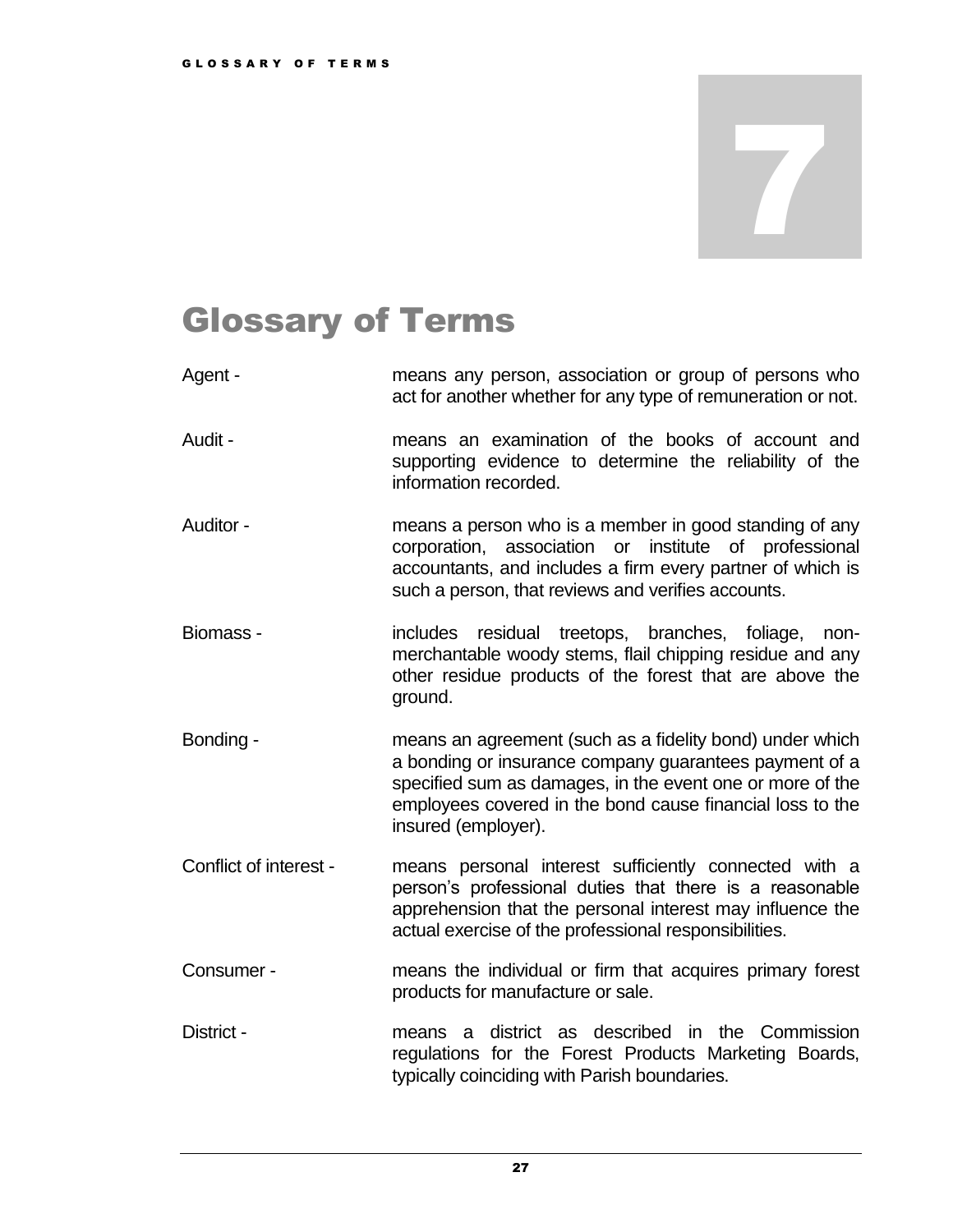- Duty of care means the responsibility or the legal obligation of a person or organization to avoid acts or omissions (which can be reasonably foreseen) to be likely to cause harm to others.
- Duty of loyalty means a corporate law term used to describe a corporate fiduciary's fidelity to the company's interests.
- Farm product includes animals, meats, eggs, poultry, wool, milk, dairy products, fruit and fruit products, vegetables and vegetable products, maple products, honey, tobacco and such other natural products of agriculture and of the forest, including wood chips and biomass produced at or on the harvest site, and any article of food or drink wholly or partly manufactured or derived from any such product that may be designated by regulation.
- Fiduciary means a person, group of persons or association who has an obligation to act for the benefit of another, and that obligation carries with it a discretionary power.
- Fiduciary obligation means a relationship in which the fiduciary has a discretion or power to exercise, the fiduciary can unilaterally exercise this discretion or power, and the beneficiary is vulnerable to or at the mercy of the fiduciary.
- Forest industries means all persons or corporations engaged in the manufacturing or processing of primary forest products.
- Gift The means a voluntary transfer of funds or property without consideration.
- Grant The means the giving of a benefit, including money, from a fund.
- Indemnification means the making good of a loss which someone suffered through another's act or default.
- Levy means the execution of legislative power which charges on a person or property the obligation of or liability for a tax.
- Marketing means buying, selling or offering for sale, and includes advertising, financing, assembling, storing, packing, shipping and transporting in any manner by any person.
- Minister means with respect to farm products of the forest, the Minister of Natural Resources, and includes a person designated by that Minister to act on that Minister's behalf.